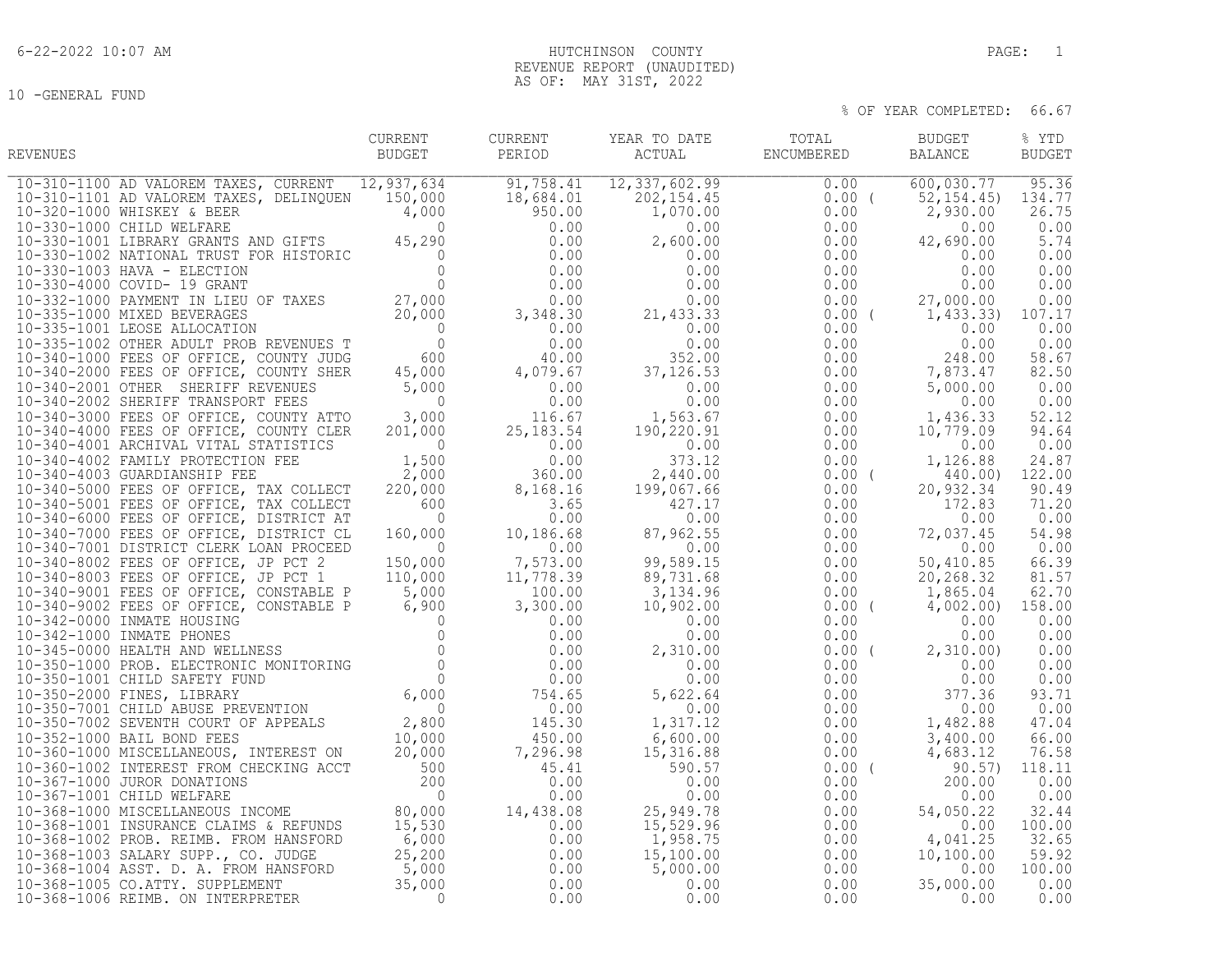# 6-22-2022 10:07 AM HUTCHINSON COUNTY PAGE: 2 REVENUE REPORT (UNAUDITED) AS OF: MAY 31ST, 2022

| REVENUES                                                                                                                                                                                                                                                                                                                                                                                                        | <b>CURRENT</b><br>BUDGET          | <b>CURRENT</b><br>PERIOD                                                                   | YEAR TO DATE<br>ACTUAL                                                                                         | TOTAL<br>ENCUMBERED                                                                      | BUDGET<br>BALANCE                                                                                                     | % YTD<br><b>BUDGET</b>                                                          |
|-----------------------------------------------------------------------------------------------------------------------------------------------------------------------------------------------------------------------------------------------------------------------------------------------------------------------------------------------------------------------------------------------------------------|-----------------------------------|--------------------------------------------------------------------------------------------|----------------------------------------------------------------------------------------------------------------|------------------------------------------------------------------------------------------|-----------------------------------------------------------------------------------------------------------------------|---------------------------------------------------------------------------------|
| 10-368-1007 SAVNS-VINE D.A.<br>10-368-2000 GRANTS TO JUVENILE PROBATTI<br>10-368-2001 UPKEEP ON DOME (OTHER ENTIT<br>10-368-2002 SALARY CONTINUATION<br>10-370-1000 MISCELLANEOUS, HANGAR RENT<br>10-370-1001 CLUB ROOM & DOME<br>10-370-4001 RETIRED EMPLOYEES & OTHER G<br>10-370-6050 ON SITE SEWAGE INSPECTION<br>10-370-7000 TEXAS DEPT. OF TRANSPORTATI<br>10-371-1000 DONATIONS<br>10-390-0000 TRANSFERS | 8,013<br>80,000<br>5,000<br>4,171 | 0.00<br>0.00<br>0.00<br>0.00<br>0.00<br>0.00<br>4,539.28<br>800.00<br>0.00<br>0.00<br>0.00 | 5,979.16<br>0.00<br>0.00<br>0.00<br>0.00<br>0.00<br>41,321.75<br>4,675.00<br>45,619.40<br>250.00<br>270,809.81 | 0.00<br>0.00<br>0.00<br>0.00<br>0.00<br>0.00<br>0.00<br>0.00<br>0.00<br>0.00<br>$0.00$ ( | 2,033.84<br>0.00<br>0.00<br>0.00<br>0.00<br>0.00<br>38,678.25<br>325.00<br>45,619.40<br>250.00<br>266,638.79)6,492.65 | 74.62<br>0.00<br>0.00<br>0.00<br>0.00<br>0.00<br>51.65<br>93.50<br>0.00<br>0.00 |
| TOTAL REVENUE                                                                                                                                                                                                                                                                                                                                                                                                   | 14,397,938                        | 214,100.18                                                                                 | 13,751,702.99                                                                                                  | 0.00                                                                                     | 646,234.75                                                                                                            | 95.51                                                                           |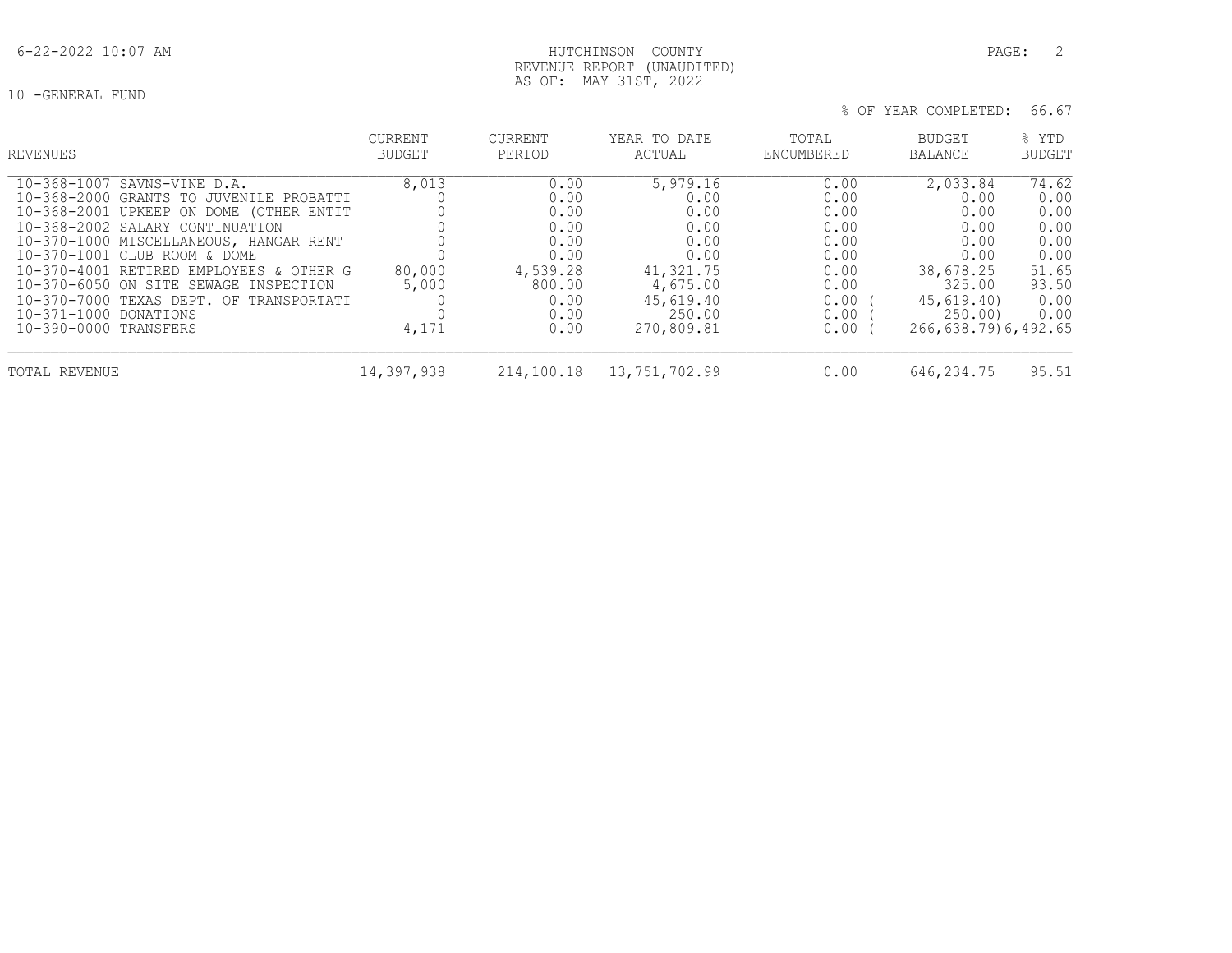6-22-2022 10:07 AM HUTCHINSON COUNTY PAGE: 3 REVENUE REPORT (UNAUDITED) AS OF: MAY 31ST, 2022

11 -MOTOR VEHICLE INVENTORY -

| II TMOIOR VEHICTE IMVEMIORI T      |         |         |              |            | % OF YEAR COMPLETED: | 66.67         |
|------------------------------------|---------|---------|--------------|------------|----------------------|---------------|
| REVENUES                           | CURRENT | CURRENT | YEAR TO DATE | TOTAL      | BUDGET               | % YTD         |
|                                    | BUDGET  | PERIOD  | ACTUAL       | ENCUMBERED | BALANCE              | <b>BUDGET</b> |
| 11-360-1000 MISCELLANEOUS          |         | 1.14    | 1.92         | 0.00       | 1.92)                | 0.00          |
| 11-360-1002 INTEREST FROM CHECKING |         | 0.00    | 0.00         | 0.00       | 10.00                | 0.00          |
| 11-368-1000 MISCELLANEOUS          |         | 0.00    | 0.00         | 0.00       | 0.00                 | 0.00          |
| TOTAL REVENUE                      | 10      | 1.14    | 1.92         | 0.00       | 8.08                 | 19.20         |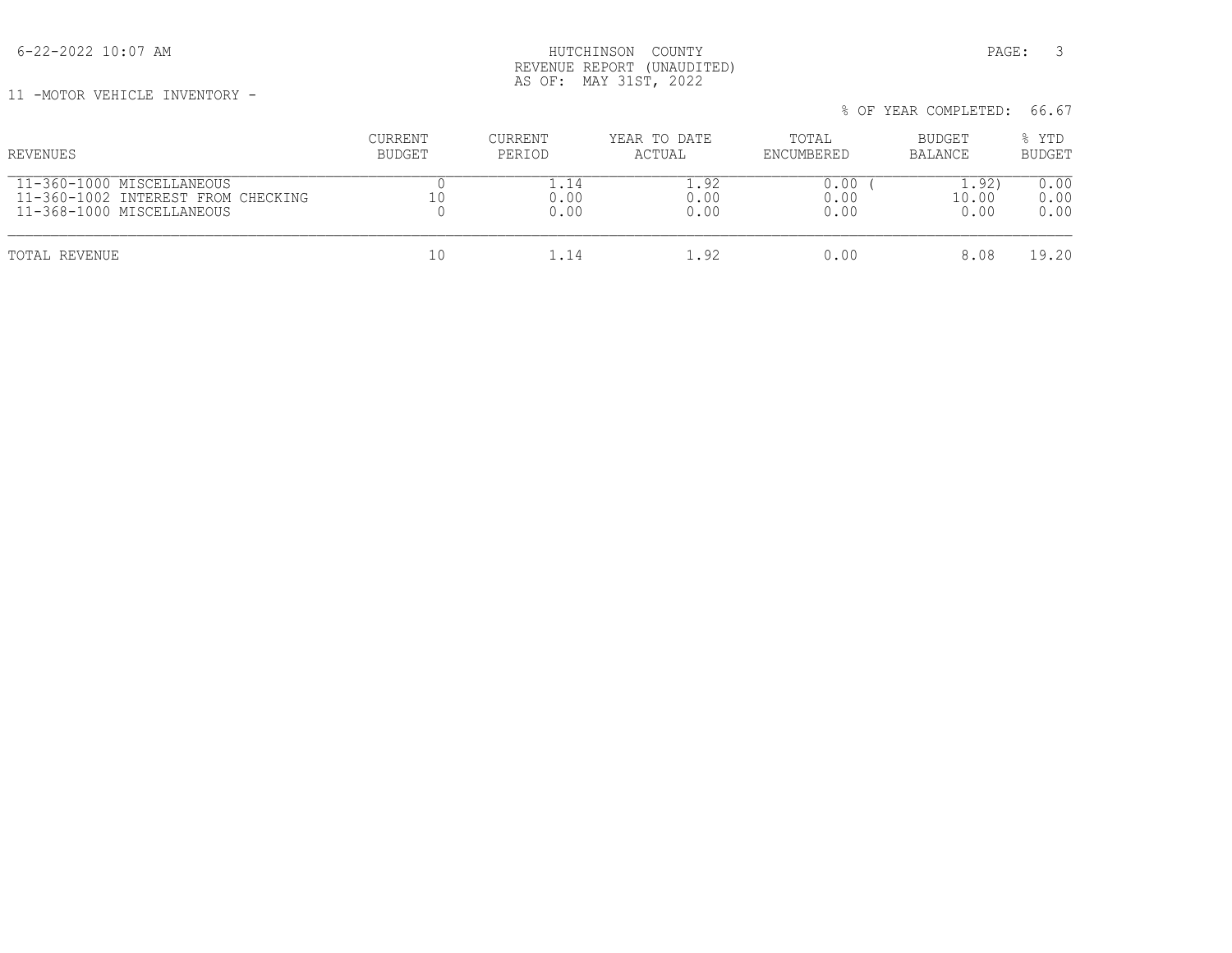# 6-22-2022 10:07 AM HUTCHINSON COUNTY PAGE: 4 REVENUE REPORT (UNAUDITED) AS OF: MAY 31ST, 2022

12 -COURT TECHNOLOGY FUND

| REVENUES                                                                                                                                                                                                                                              | <b>CURRENT</b><br>BUDGET           | <b>CURRENT</b><br>PERIOD                                    | YEAR TO DATE<br>ACTUAL                                            | TOTAL<br>ENCUMBERED                                  | <b>BUDGET</b><br><b>BALANCE</b>                             | % YTD<br><b>BUDGET</b>                                    |
|-------------------------------------------------------------------------------------------------------------------------------------------------------------------------------------------------------------------------------------------------------|------------------------------------|-------------------------------------------------------------|-------------------------------------------------------------------|------------------------------------------------------|-------------------------------------------------------------|-----------------------------------------------------------|
| 12-340-4000 C. CLERK COURT TECH FEES<br>12-340-7000 D. CLERK COURT TECH FEES<br>12-340-8002 JP #2 COURT TECH FEES<br>12-340-8003 JP #1 COURT TECH FEES<br>12-360-1000 INTEREST ON INVESTMENTS<br>12-368-1000 MISCELLANEOUS<br>12-390-0000 TRANSFER IN | 600<br>200<br>2,000<br>1,500<br>80 | 23.35<br>15.97<br>106.16<br>195.22<br>35.16<br>0.00<br>0.00 | 340.30<br>106.11<br>1,193.76<br>1,152.81<br>71.50<br>0.00<br>0.00 | 0.00<br>0.00<br>0.00<br>0.00<br>0.00<br>0.00<br>0.00 | 259.70<br>93.89<br>806.24<br>347.19<br>8.50<br>0.00<br>0.00 | 56.72<br>53.06<br>59.69<br>76.85<br>89.38<br>0.00<br>0.00 |
| TOTAL REVENUE                                                                                                                                                                                                                                         | 4,380                              | 375.86                                                      | 2,864.48                                                          | 0.00                                                 | 1,515.52                                                    | 65.40                                                     |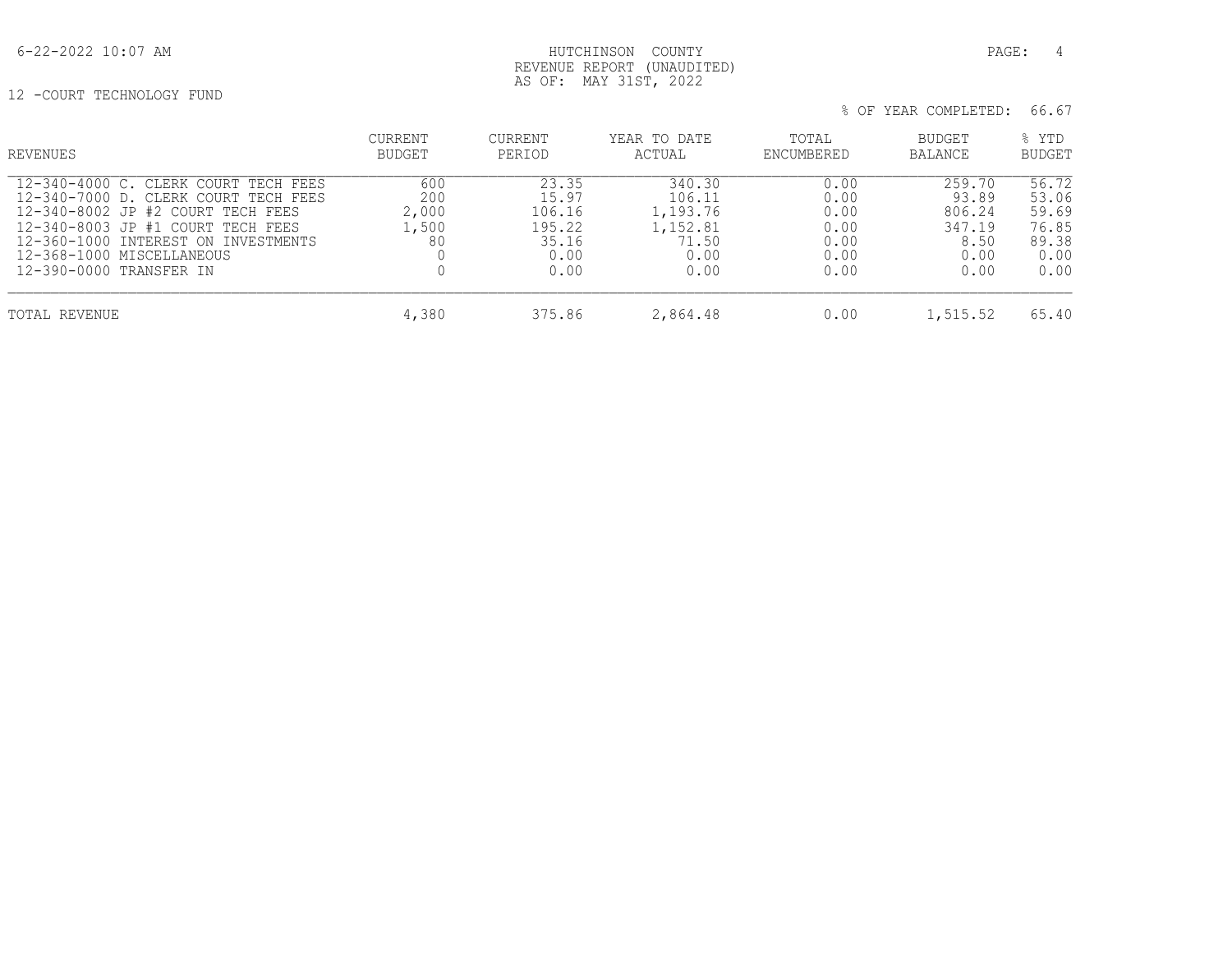AS OF: MAY 31ST, 2022 14 -CRTHSE & JUSTICE SECURITY

% OF YEAR COMPLETED: 66.67

| REVENUES                                                                                                                                                                                                                                                                                                       | <b>CURRENT</b><br>BUDGET  | CURRENT<br>PERIOD                                                      | YEAR TO DATE<br>ACTUAL                                                          | TOTAL<br>ENCUMBERED                                          | <b>BUDGET</b><br><b>BALANCE</b>                                                  | % YTD<br><b>BUDGET</b>                                             |
|----------------------------------------------------------------------------------------------------------------------------------------------------------------------------------------------------------------------------------------------------------------------------------------------------------------|---------------------------|------------------------------------------------------------------------|---------------------------------------------------------------------------------|--------------------------------------------------------------|----------------------------------------------------------------------------------|--------------------------------------------------------------------|
| 14-340-4000 C. CLK COURTHOUSE SECURITY<br>14-340-7000 D. CLK COURTHOUSE SECURITY<br>14-340-8002 JP#2 COURTHOUSE SECURITY FE<br>14-340-8003 JP#1 COURTHOUSE SECURITY FE<br>14-340-8005 JP 2ND LOCATION SECURITY FE<br>14-360-1000 INTEREST ON INVESTMENTS<br>14-368-1000 MISCELLANEOUS<br>14-390-0000 TRANSFERS | 500<br>500<br>60<br>8,750 | 699.35<br>301.00<br>105.58<br>176.24<br>78.72<br>25.88<br>0.00<br>0.00 | 3,505.69<br>1,862.98<br>852.26<br>807.40<br>426.20<br>57.60<br>2,470.90<br>0.00 | 0.00<br>0.00<br>0.00<br>0.00<br>0.00<br>0.00<br>0.00<br>0.00 | 3,505.69<br>1,862.98)<br>352.26<br>307.40<br>426.20<br>2.40<br>6, 279.10<br>0.00 | 0.00<br>0.00<br>170.45<br>161.48<br>0.00<br>96.00<br>28.24<br>0.00 |
| TOTAL REVENUE                                                                                                                                                                                                                                                                                                  | 9,810                     | 1,386.77                                                               | 9,983.03                                                                        | $0.00$ (                                                     | 173.03)                                                                          | 101.76                                                             |

REVENUE REPORT (UNAUDITED)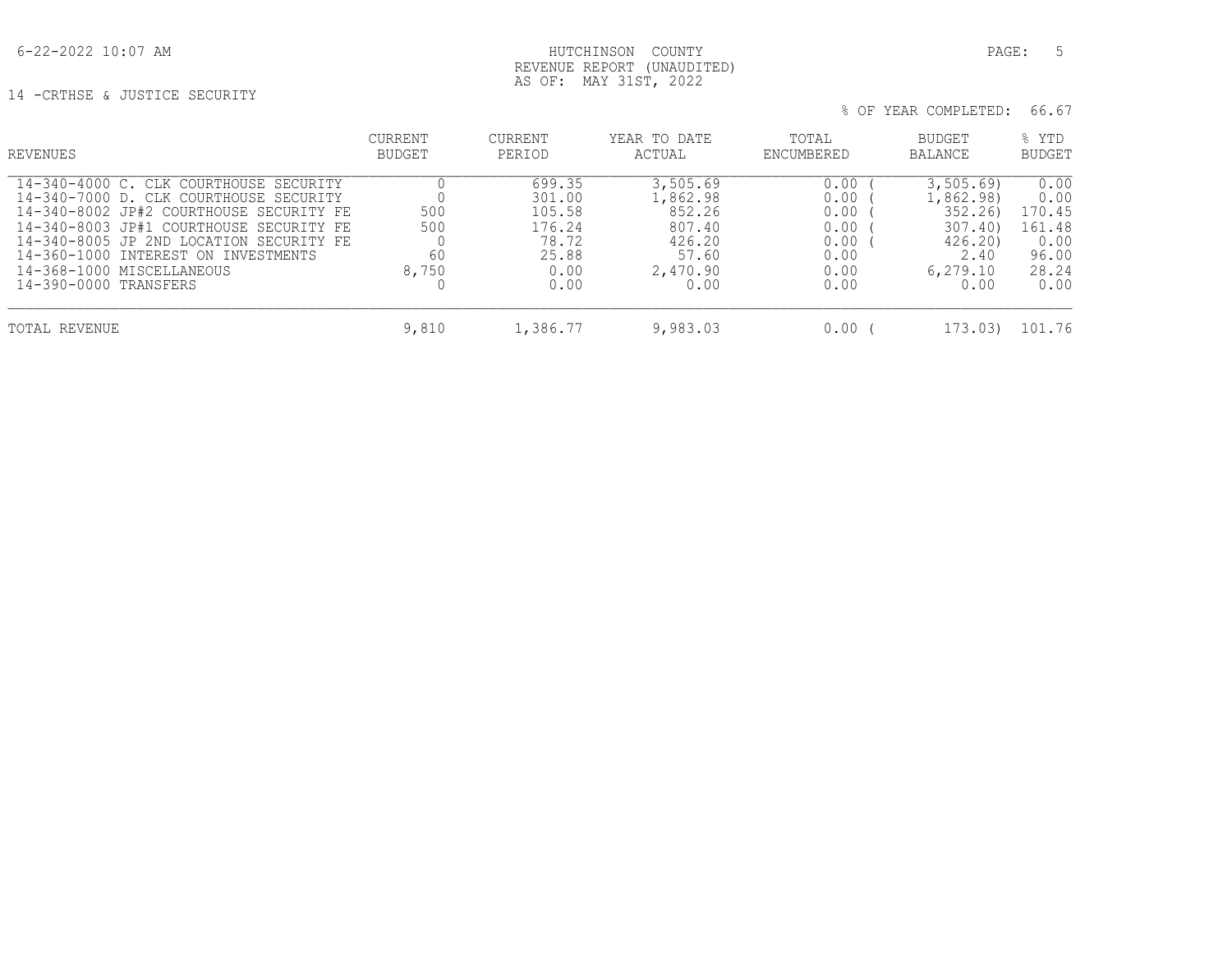15 -REGISTRATION OF VOTERS FU

| REVENUES                         | <b>CURRENT</b> | CURRENT | YEAR TO DATE | TOTAL      | BUDGET   | % YTD         |
|----------------------------------|----------------|---------|--------------|------------|----------|---------------|
|                                  | BUDGET         | PERIOD  | ACTUAL       | ENCUMBERED | BALANCE  | <b>BUDGET</b> |
| 15-360-1000 INTEREST EARNED      | 3,000          | 2.53    | 6.43         | 0.00       | 6.43     | 0.00          |
| 15-368-1000 MISCELLANEOUS INCOME |                | 0.00    | 200.00       | 0.00       | 2,800.00 | 6.67          |
| TOTAL REVENUE                    | 3,000          | 2.53    | 206.43       | 0.00       | 2,793.57 | 6.88          |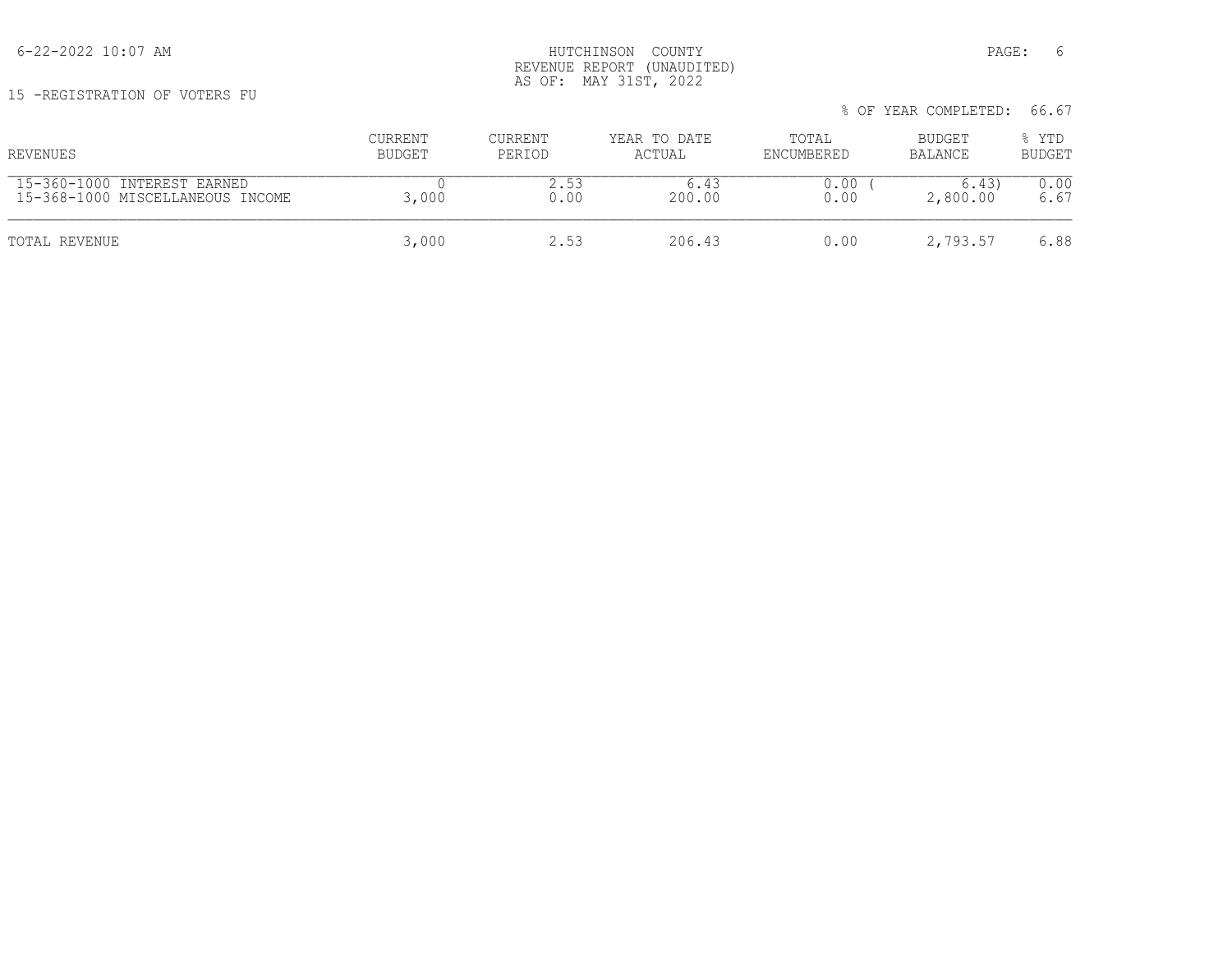# 6-22-2022 10:07 AM PAGE: 7 REVENUE REPORT (UNAUDITED) AS OF: MAY 31ST, 2022

18 -LAW LIBRARY FUND

| REVENUES                                                                                                                                                                       | CURRENT<br>BUDGET | <b>CURRENT</b><br>PERIOD                  | YEAR TO DATE<br>ACTUAL                        | TOTAL<br>ENCUMBERED                  | BUDGET<br>BALANCE                            | % YTD<br><b>BUDGET</b>                   |
|--------------------------------------------------------------------------------------------------------------------------------------------------------------------------------|-------------------|-------------------------------------------|-----------------------------------------------|--------------------------------------|----------------------------------------------|------------------------------------------|
| 18-340-4000 COUNTY CLERK, LIBRARY FEES<br>18-340-7000 DISTRICT CLERK, LIBRARY FEE<br>18-360-1000 INTEREST ON INVESTMENTS<br>18-368-1000 MISCELLANEOUS<br>18-390-0000 TRANSFERS | 3,200<br>5,190    | 455.00<br>464.88<br>14.00<br>0.00<br>0.00 | 2,730.00<br>3,518.03<br>28.11<br>0.00<br>0.00 | 0.00<br>0.00<br>0.00<br>0.00<br>0.00 | 470.00<br>1,671.97<br>13.11)<br>0.00<br>0.00 | 85.31<br>67.78<br>187.40<br>0.00<br>0.00 |
| TOTAL REVENUE                                                                                                                                                                  | 8,405             | 933.88                                    | 6,276.14                                      | 0.00                                 | 2,128.86                                     | 74.67                                    |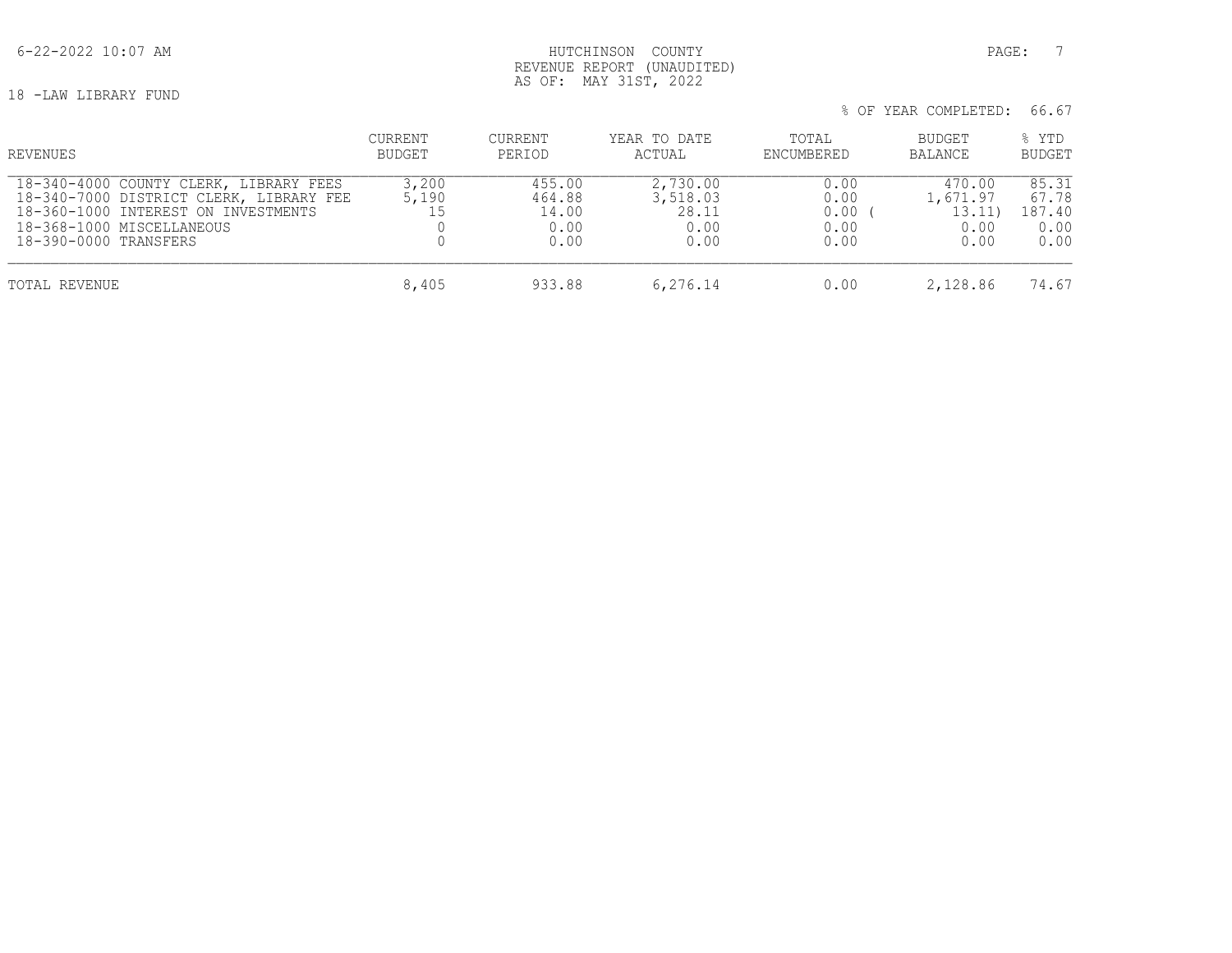# 6-22-2022 10:07 AM HUTCHINSON COUNTY PAGE: 8 REVENUE REPORT (UNAUDITED) AS OF: MAY 31ST, 2022

19 -ADULT PROBATION, STATE

| REVENUES                                | CURRENT | CURRENT   | YEAR TO DATE | TOTAL      | <b>BUDGET</b> | % YTD         |
|-----------------------------------------|---------|-----------|--------------|------------|---------------|---------------|
|                                         | BUDGET  | PERIOD    | ACTUAL       | ENCUMBERED | BALANCE       | <b>BUDGET</b> |
| 19-333-2000 RECEIPTS FROM STATE         | 97,152  | 0.00      | 80,722.00    | 0.00       | 16,430.00     | 83.09         |
| 19-333-2001 STATE, SAFP                 |         | 0.00      | 0.00         | 0.00       | 0.00          | 0.00          |
| 19-333-2002 DTP GRANT                   |         | 0.00      | 0.00         | 0.00       | 0.00          | 0.00          |
| 19-333-2003 PAYMENTS BY PARTICIPANTS    | 175,000 | 0.00      | 0.00         | 0.00       | 0.00          | 0.00          |
| 19-350-1000 PROBATION FEES              |         | 12,752.47 | 151,842.16   | 0.00       | 23, 157.84    | 86.77         |
| 19-350-1001 PAYMENTS BY PROGRAM PARTICI | 2,015   | 152.61    | 2,205.11     | 0.00       | 190.11)       | 109.43        |
| 19-360-1000 INTEREST EARNED             |         | 88.40     | 164.89       | 0.00       | 164.89)       | 0.00          |
| 19-360-1002 INTEREST FROM CHECKING ACCO |         | 5.38      | 42.92        | 0.00       | 42.92)        | 0.00          |
| 19-368-1004 PRIOR YEAR                  | 125,543 | 0.00      | 0.00         | 0.00       | 125,543.00    | 0.00          |
| 19-368-1010 OTHER REVENUE               | 2,500   | 301.00    | 7,434.00     | $0.00$ (   | 4,934.00)     | 297.36        |
| 19-390-0000 TRANSFERS, OTHER COUNTY REV |         | 0.00      | 0.00         | 0.00       | 0.00          | 0.00          |
| TOTAL REVENUE                           | 402,210 | 13,299.86 | 242, 411.08  | 0.00       | 159,798.92    | 60.27         |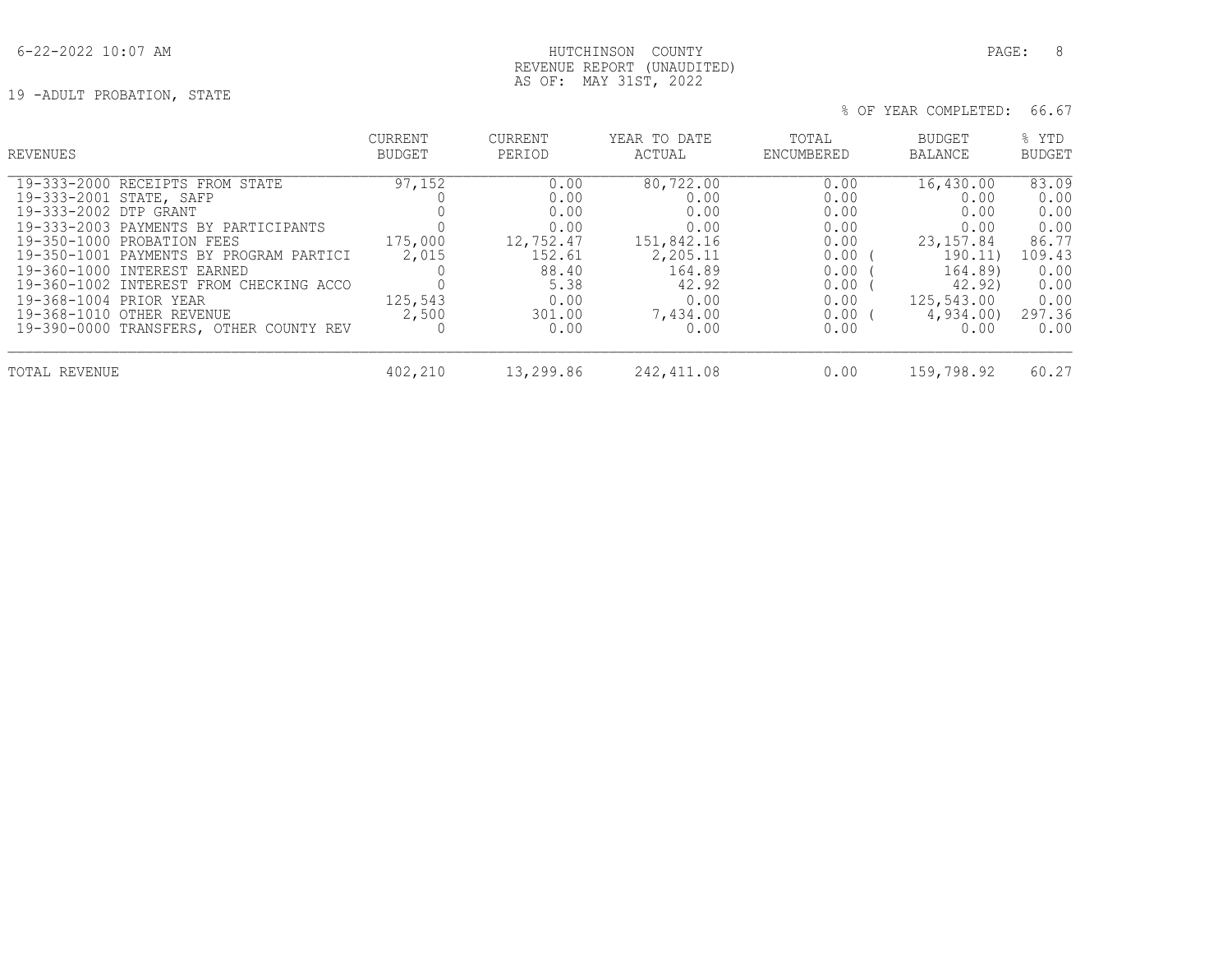20 -COMMUNITY CORRECTION PROG

| % OF YEAR COMPLETED: 75.00 |
|----------------------------|
|                            |

| REVENUES                                                                                                                                                                                                                             | CURRENT<br><b>BUDGET</b> | CURRENT<br>PERIOD                                    | YEAR TO DATE<br>ACTUAL                                    | TOTAL<br>ENCUMBERED                                  | BUDGET<br><b>BALANCE</b>                                      | % YTD<br><b>BUDGET</b>                                |
|--------------------------------------------------------------------------------------------------------------------------------------------------------------------------------------------------------------------------------------|--------------------------|------------------------------------------------------|-----------------------------------------------------------|------------------------------------------------------|---------------------------------------------------------------|-------------------------------------------------------|
| 20-333-2000 STATE AID PSIR.DIV<br>20-333-2001 STATE AID ED/RES<br>20-333-2080 CARRYOVER<br>20-333-2090 MISCELLANEOUS<br>20-360-1000 INTEREST EARNED ON INVESTME<br>20-368-1004 PRIOR YEAR<br>20-390-0000 INTERFUND TRANSFER FROM SUP | 56,274<br>3,873          | 0.00<br>0.00<br>0.00<br>0.00<br>0.00<br>0.00<br>0.00 | 42,207.00<br>0.00<br>0.00<br>0.00<br>0.00<br>0.00<br>0.00 | 0.00<br>0.00<br>0.00<br>0.00<br>0.00<br>0.00<br>0.00 | 14,067.00<br>0.00<br>0.00<br>0.00<br>0.00<br>0.00<br>3,873.00 | 75.00<br>0.00<br>0.00<br>0.00<br>0.00<br>0.00<br>0.00 |
| TOTAL REVENUE                                                                                                                                                                                                                        | 60,147                   | 0.00                                                 | 42,207.00                                                 | 0.00                                                 | 17,940.00                                                     | 70.17                                                 |

 REVENUE REPORT (UNAUDITED) AS OF: MAY 31ST, 2022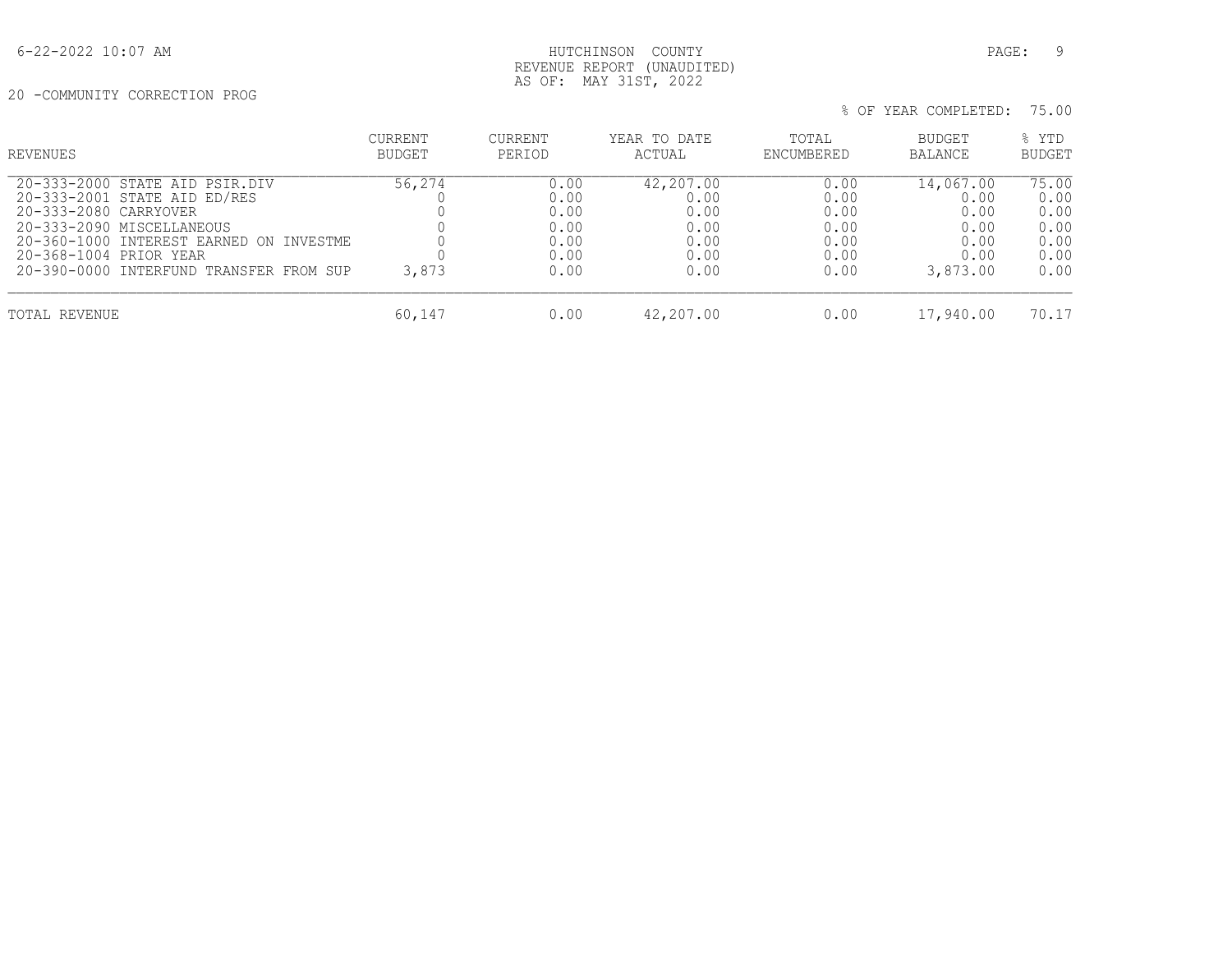21 -JUVENILE STATE

| REVENUES                                                                                                               | <b>CURRENT</b><br>BUDGET | CURRENT<br>PERIOD                  | YEAR TO DATE<br>ACTUAL                  | TOTAL<br>ENCUMBERED          | BUDGET<br>BALANCE                   | % YTD<br><b>BUDGET</b>          |
|------------------------------------------------------------------------------------------------------------------------|--------------------------|------------------------------------|-----------------------------------------|------------------------------|-------------------------------------|---------------------------------|
| 21-333-3000 STATE COMPTROLLER<br>21-333-3001 STATE - GRANT R<br>21-360-1000 INTEREST EARNED<br>21-390-0000 TRANSFER IN | 219,755<br>2,132         | 18,312.00<br>0.00<br>24.08<br>0.00 | 183,130.00<br>2,132.33<br>36.13<br>0.00 | 0.00<br>0.00<br>0.00<br>0.00 | 36,625.00<br>0.00<br>36.13)<br>0.00 | 83.33<br>100.00<br>0.00<br>0.00 |
| TOTAL REVENUE                                                                                                          | 221,887                  | 18,336.08                          | 185,298.46                              | 0.00                         | 36,588.87                           | 83.51                           |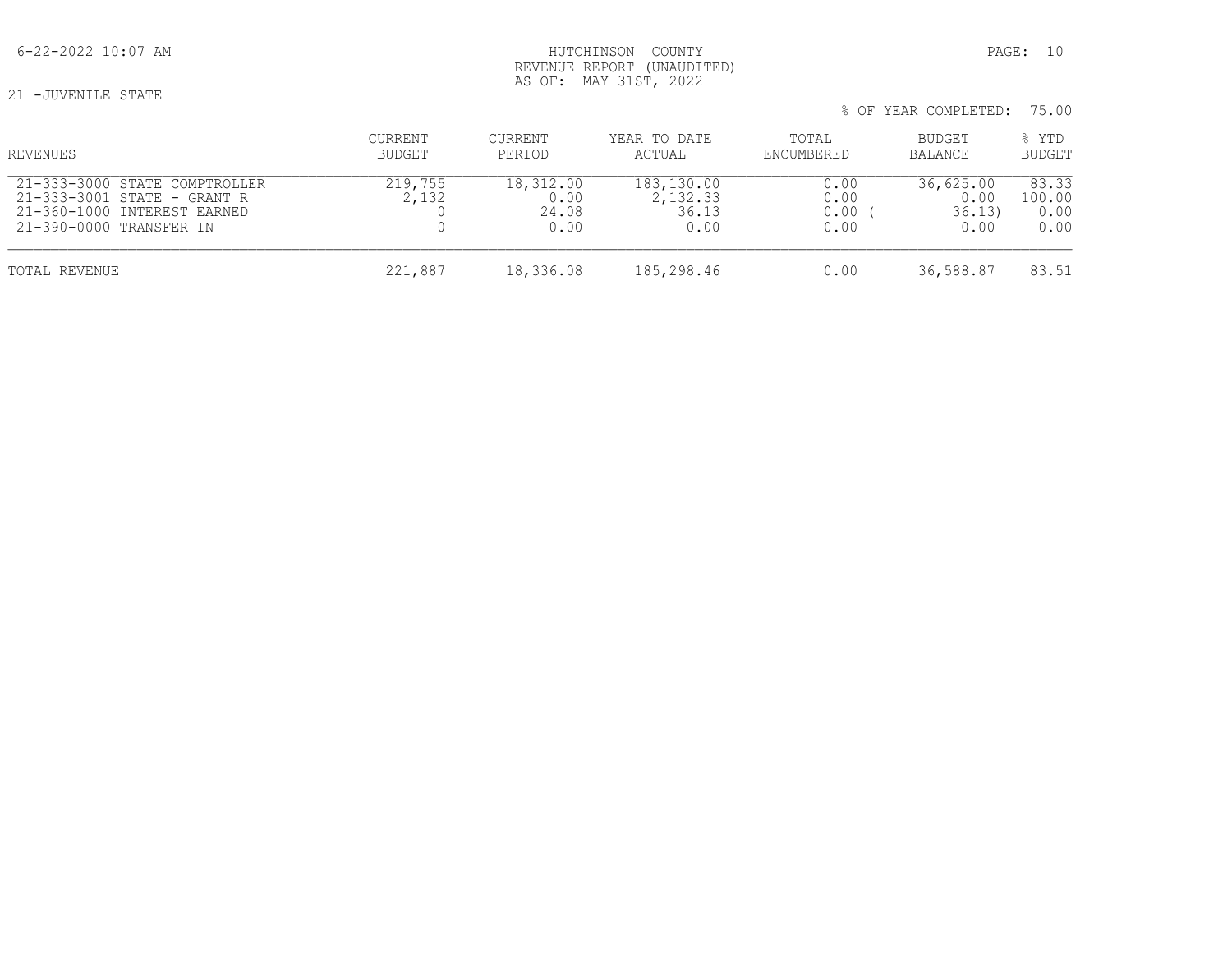# 6-22-2022 10:07 AM HUTCHINSON COUNTY PAGE: 11 REVENUE REPORT (UNAUDITED) AS OF: MAY 31ST, 2022

24 -COURT REPORTER

| REVENUES                                                                                                                                                                      | CURRENT<br><b>BUDGET</b> | CURRENT<br>PERIOD                        | YEAR TO DATE<br>ACTUAL                        | TOTAL<br>ENCUMBERED                  | BUDGET<br><b>BALANCE</b>                     | % YTD<br><b>BUDGET</b>                    |
|-------------------------------------------------------------------------------------------------------------------------------------------------------------------------------|--------------------------|------------------------------------------|-----------------------------------------------|--------------------------------------|----------------------------------------------|-------------------------------------------|
| 24-340-4000 C. CLK COURT REPORTER FEES<br>24-340-7000 D. CLK COURT REPORTER FEES<br>24-360-1000 INTEREST ON INVESTMENTS<br>24-368-1000 MISCELLANEOUS<br>24-390-0000 TRANSFERS | 330<br>3,400             | 342.50<br>332.06<br>6.74<br>0.00<br>0.00 | 1,798.05<br>2,539.03<br>12.42<br>0.00<br>0.00 | 0.00<br>0.00<br>0.00<br>0.00<br>0.00 | 1,468.05)<br>860.97<br>6.42)<br>0.00<br>0.00 | 544.86<br>74.68<br>207.00<br>0.00<br>0.00 |
| TOTAL REVENUE                                                                                                                                                                 | 3,736                    | 681.30                                   | 4,349.50                                      | 0.00                                 | 613.50)                                      | 116.42                                    |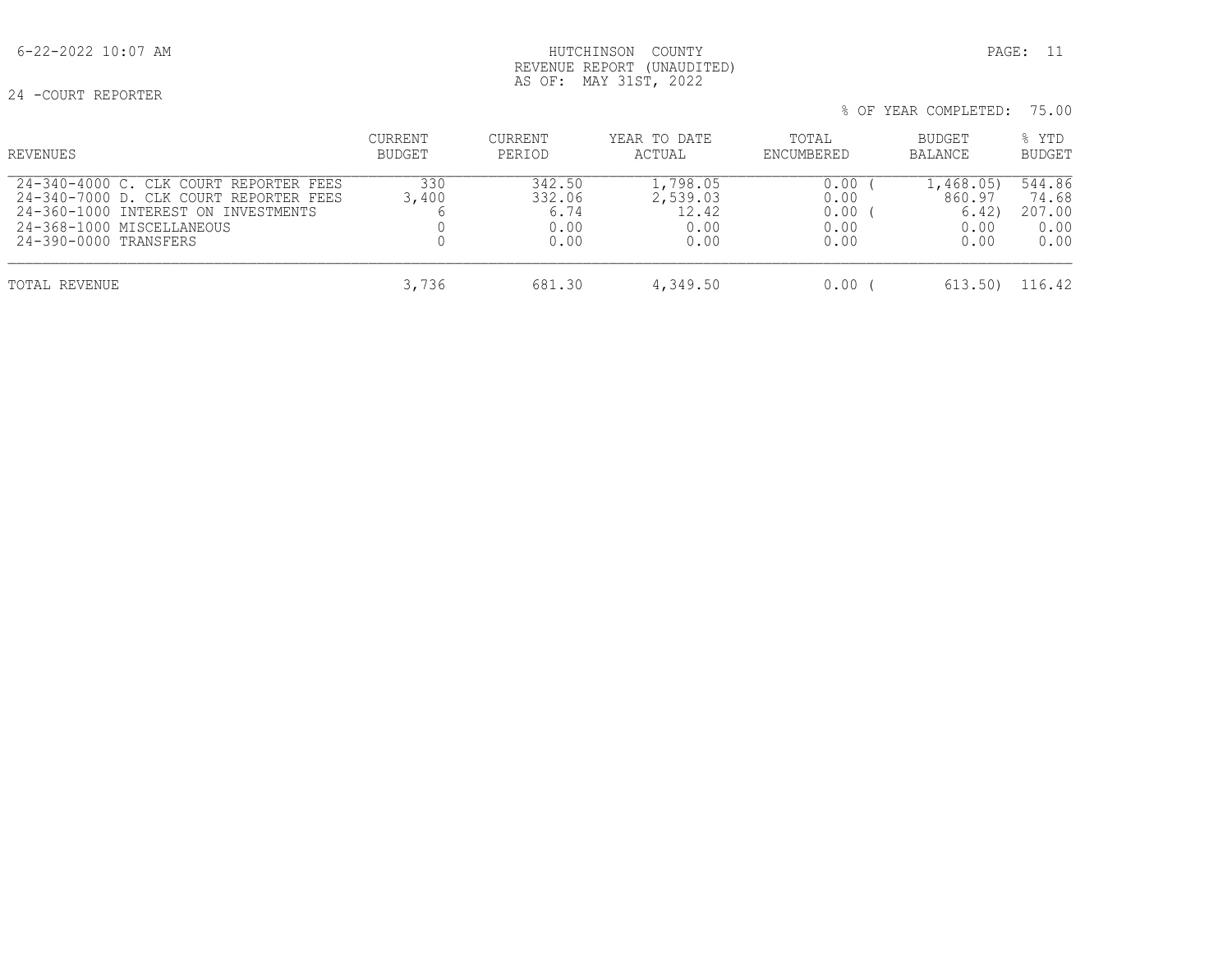26 -JUVENILE SPECIAL

| REVENUES                                | <b>CURRENT</b> | <b>CURRENT</b> | YEAR TO DATE | TOTAL      | BUDGET  | % YTD         |
|-----------------------------------------|----------------|----------------|--------------|------------|---------|---------------|
|                                         | BUDGET         | PERIOD         | ACTUAL       | ENCUMBERED | BALANCE | <b>BUDGET</b> |
| 26-350-1000 PROBATION FEES              | 2,000          | 210.00         | 1,845.00     | 0.00       | 155.00  | 92.25         |
| 26-360-1000 INTEREST INVESTMENTS        |                | 15.15          | 31.67        | 0.00       | 31.67)  | 0.00          |
| 26-360-1002 INTEREST FROM CHECKING ACCO |                | 0.00           | 0.00         | 0.00       | 0.00    | 0.00          |
| 26-390-0000 TRANSFER IN                 |                | 0.00           | 0.00         | 0.00       | 0.00    | 0.00          |
| TOTAL REVENUE                           | 2,000          | 225.15         | 1,876.67     | 0.00       | 123.33  | 93.83         |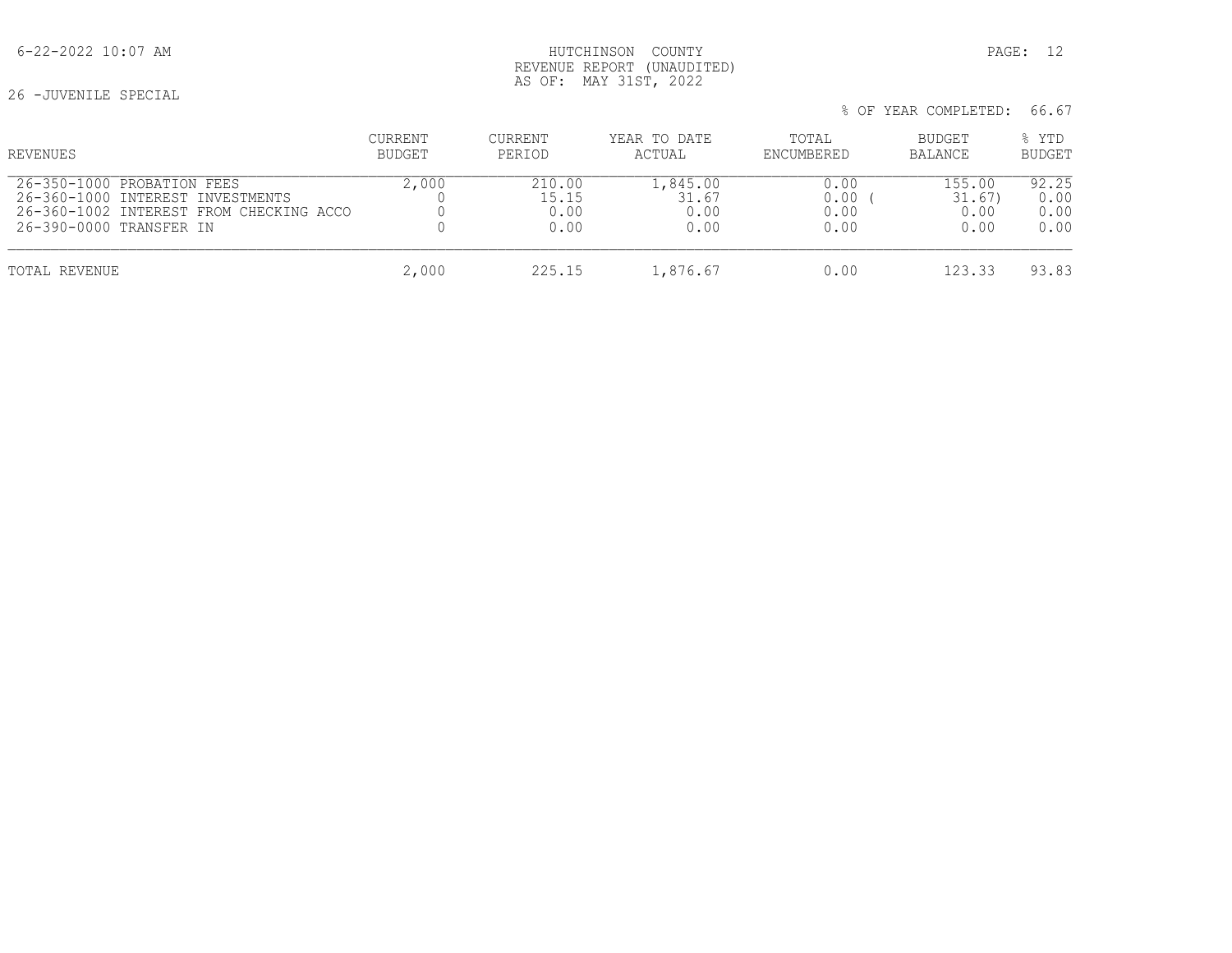# 6-22-2022 10:07 AM HUTCHINSON COUNTY PAGE: 13 REVENUE REPORT (UNAUDITED) AS OF: MAY 31ST, 2022

27 -CHILD SUPPORT - DISTRICT

| REVENUES                                                                                                                 | <b>CURRENT</b><br><b>BUDGET</b> | CURRENT<br>PERIOD            | YEAR TO DATE<br>ACTUAL        | TOTAL<br>ENCUMBERED          | <b>BUDGET</b><br><b>BALANCE</b> | % YTD<br><b>BUDGET</b>        |
|--------------------------------------------------------------------------------------------------------------------------|---------------------------------|------------------------------|-------------------------------|------------------------------|---------------------------------|-------------------------------|
| 27-340-7000 CHILD SUPPORT<br>27-360-1000 INTEREST ON INVESTMENTS<br>27-368-1000 MISCELLANEOUS<br>27-390-0000 TRANSFER IN | 100<br>10                       | 0.00<br>0.00<br>0.00<br>0.00 | 36.32<br>0.03<br>0.00<br>0.00 | 0.00<br>0.00<br>0.00<br>0.00 | 63.68<br>9.97<br>0.00<br>0.00   | 36.32<br>0.30<br>0.00<br>0.00 |
| TOTAL REVENUE                                                                                                            | 110                             | 0.00                         | 36.35                         | 0.00                         | 73.65                           | 33.05                         |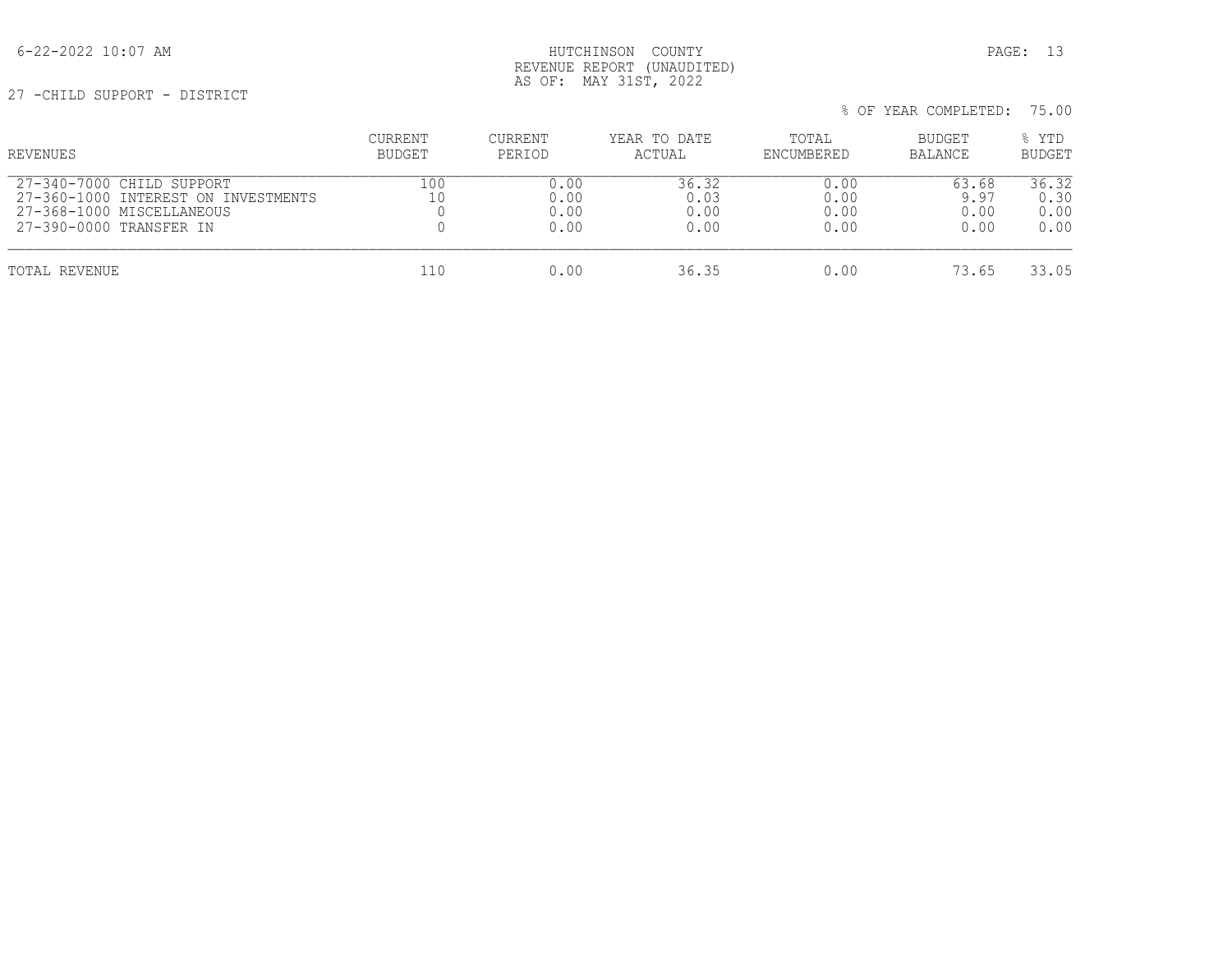29 -RECORDS ARCHIVE FUND

| REVENUES                                                                                                                                                                                                      | CURRENT<br><b>BUDGET</b>     | <b>CURRENT</b><br>PERIOD                           | YEAR TO DATE<br>ACTUAL                                  | TOTAL<br>ENCUMBERED                          | <b>BUDGET</b><br>BALANCE                                | % YTD<br><b>BUDGET</b>                            |
|---------------------------------------------------------------------------------------------------------------------------------------------------------------------------------------------------------------|------------------------------|----------------------------------------------------|---------------------------------------------------------|----------------------------------------------|---------------------------------------------------------|---------------------------------------------------|
| 29-340-4000 COUNTY CLERK ARCHIVE FEES<br>29-340-4001 VITAL ARCHIVE<br>29-340-7000 DISTRICT CLERK ARCHIVE FEES<br>29-360-1000 INTEREST ON INVESTMENTS<br>29-368-1000 MISCELLANEOUS<br>29-390-0000 TRANSFERS IN | 26,600<br>550<br>3,600<br>95 | 2,814.00<br>0.00<br>27.76<br>91.60<br>0.00<br>0.00 | 20,715.00<br>168.00<br>914.91<br>185.66<br>0.00<br>0.00 | 0.00<br>0.00<br>0.00<br>0.00<br>0.00<br>0.00 | 5,885.00<br>382.00<br>2,685.09<br>90.66<br>0.00<br>0.00 | 77.88<br>30.55<br>25.41<br>195.43<br>0.00<br>0.00 |
| TOTAL REVENUE                                                                                                                                                                                                 | 30,845                       | 2,933.36                                           | 21,983.57                                               | 0.00                                         | 8,861.43                                                | 71.27                                             |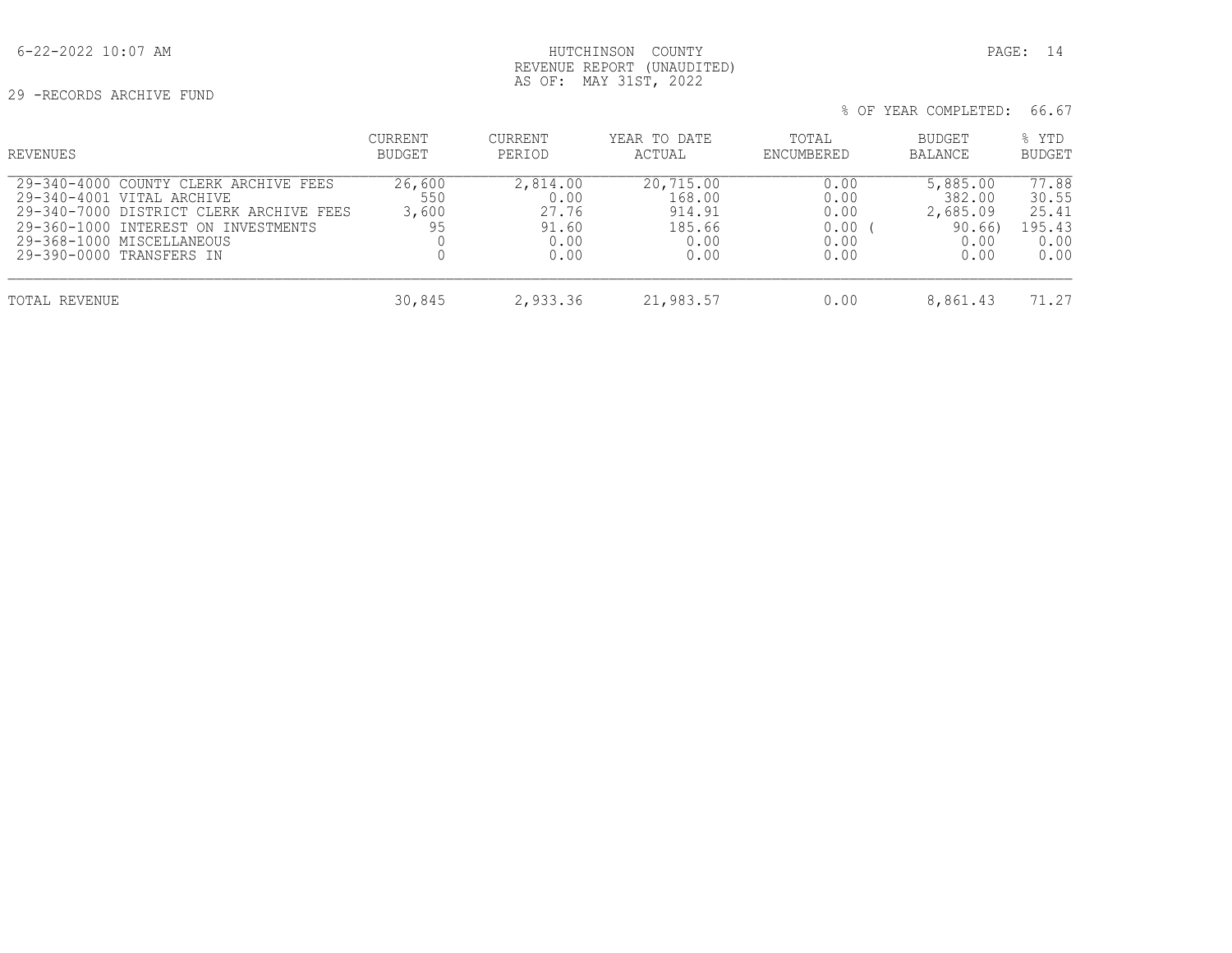6-22-2022 10:07 AM HUTCHINSON COUNTY PAGE: 15 REVENUE REPORT (UNAUDITED) AS OF: MAY 31ST, 2022

30 -COUNTY ATTORNEY CHECK FEE

| REVENUES                                                                                                   | <b>CURRENT</b><br>BUDGET | <b>CURRENT</b><br>PERIOD | YEAR TO DATE<br>ACTUAL | TOTAL<br>ENCUMBERED  | <b>BUDGET</b><br>BALANCE | % YTD<br><b>BUDGET</b>  |
|------------------------------------------------------------------------------------------------------------|--------------------------|--------------------------|------------------------|----------------------|--------------------------|-------------------------|
| 30-340-3000 FEES OF OFFICE, HOT CHECK<br>30-360-1000 INTEREST EARNINGS<br>30-368-1000 MISCELLANEOUS INCOME | 400<br>30                | 0.00<br>14.89<br>0.00    | 65.00<br>30.84<br>0.00 | 0.00<br>0.00<br>0.00 | 335.00<br>0.84<br>0.00   | 16.25<br>102.80<br>0.00 |
| TOTAL REVENUE                                                                                              | 430                      | 14.89                    | 95.84                  | 0.00                 | 334.16                   | 22.29                   |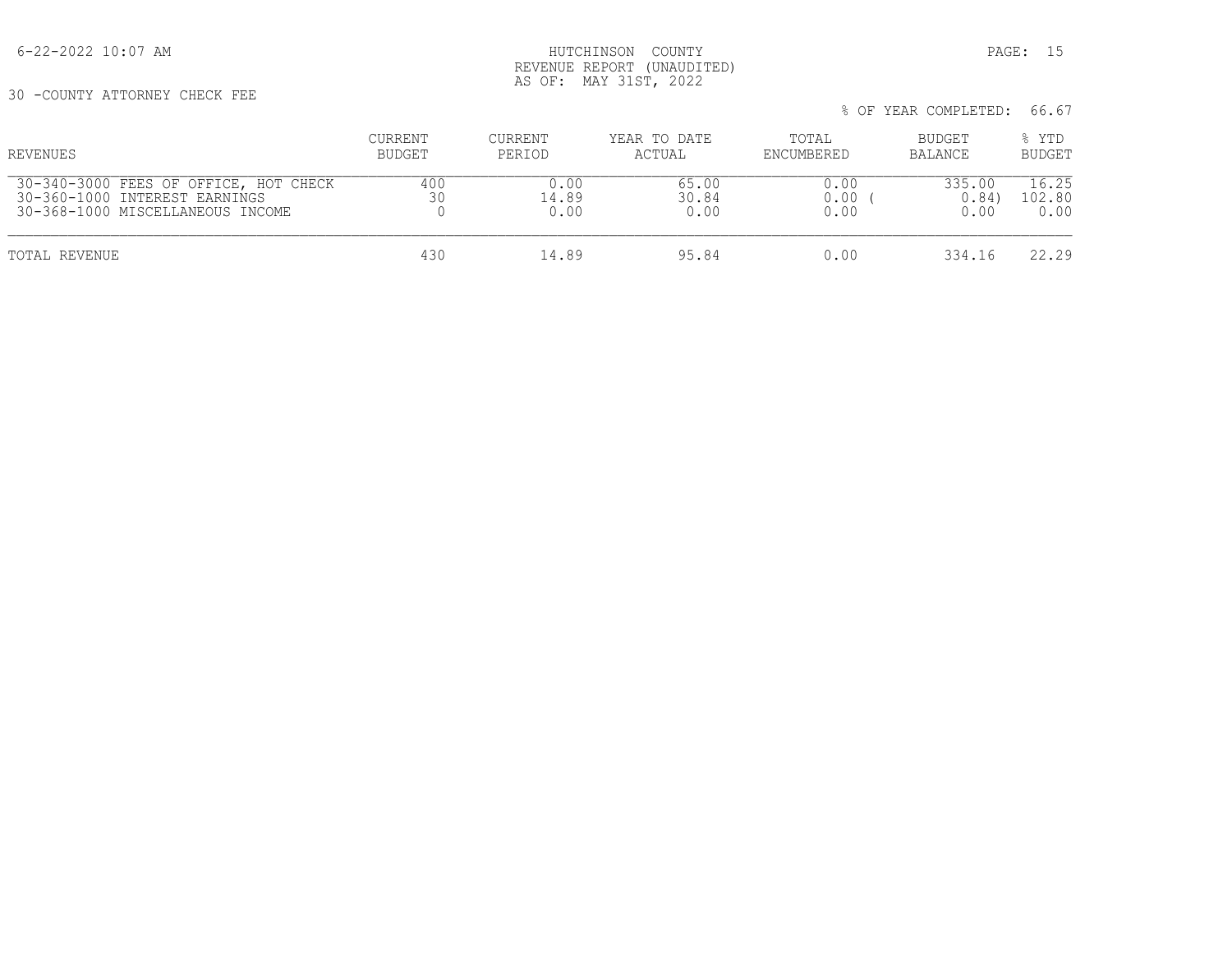6-22-2022 10:07 AM HUTCHINSON COUNTY PAGE: 16 REVENUE REPORT (UNAUDITED) AS OF: MAY 31ST, 2022

31 -DISTRICT ATTORNEY CHECK F

| REVENUES                                                                       | CURRENT<br>BUDGET | CURRENT<br>PERIOD | YEAR TO DATE<br>ACTUAL | TOTAL<br>ENCUMBERED | BUDGET<br>BALANCE | % YTD<br><b>BUDGET</b> |
|--------------------------------------------------------------------------------|-------------------|-------------------|------------------------|---------------------|-------------------|------------------------|
| 31-340-6000 FEES OF OFFICE, DISTRICT AT<br>31-360-1000 INTEREST ON INVESTMENTS |                   | 0.00              | 0.00<br>6.87           | 0.00<br>0.00        | 0.00<br>6.87      | 0.00<br>0.00           |
| TOTAL REVENUE                                                                  |                   | 3.21              | 6.87                   | $0.00$ (            | 6.87              | 0.00                   |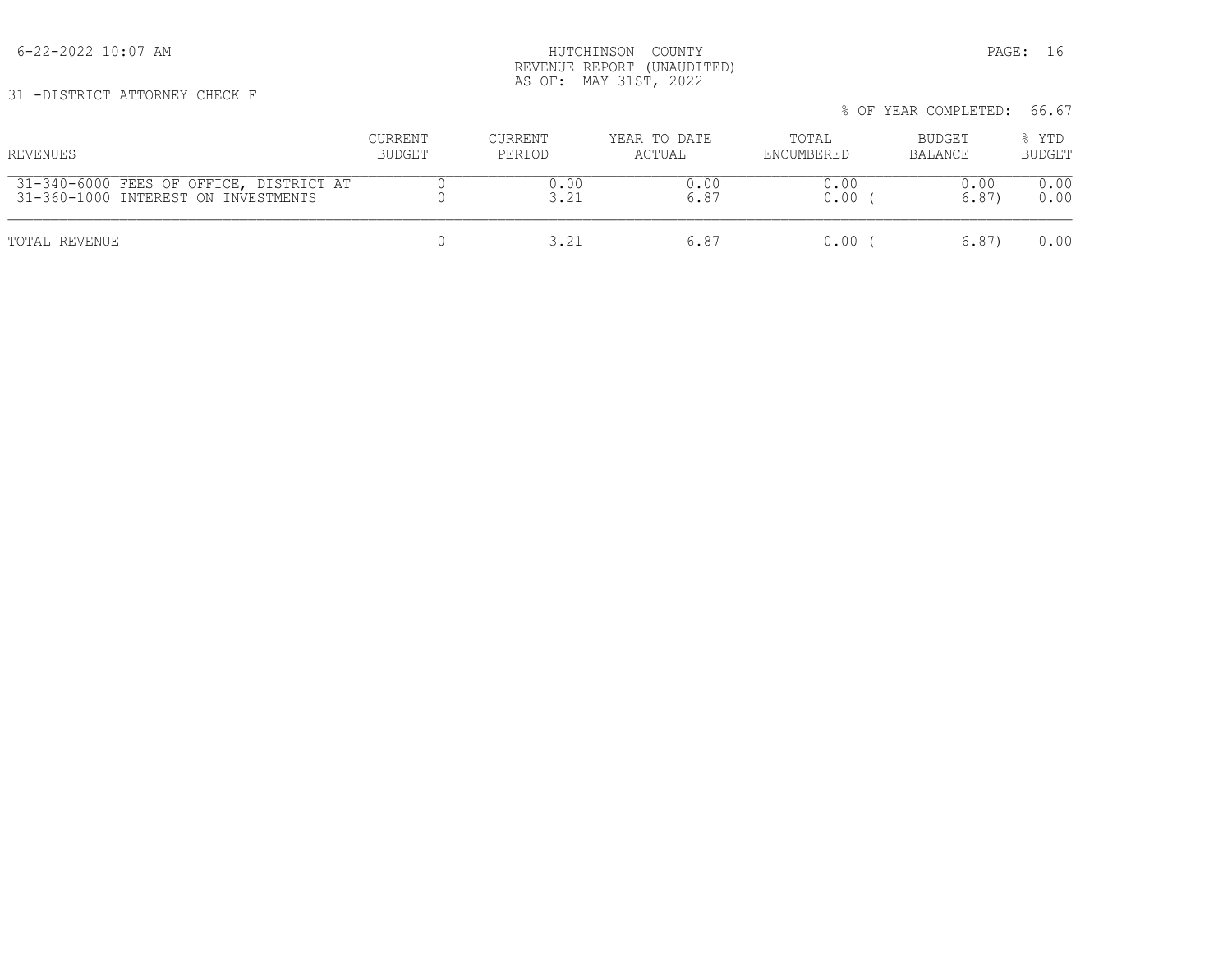# 6-22-2022 10:07 AM HUTCHINSON COUNTY PAGE: 17 REVENUE REPORT (UNAUDITED) AS OF: MAY 31ST, 2022

32 -D. A. FORFEITURE FUND

| % OF YEAR COMPLETED: 66.67 |  |  |  |  |
|----------------------------|--|--|--|--|
|----------------------------|--|--|--|--|

| REVENUES                                | CURRENT | <b>CURRENT</b> | YEAR TO DATE | TOTAL      | BUDGET  | % YTD         |
|-----------------------------------------|---------|----------------|--------------|------------|---------|---------------|
|                                         | BUDGET  | PERIOD         | ACTUAL       | ENCUMBERED | BALANCE | <b>BUDGET</b> |
| 32-340-6000 FEES OF OFFICE, D. A. FORFE |         | 0.00           | 0.00         | 0.00       | 0.00    | 0.00          |
| 32-350-3000 FORFEITURE FUNDS            |         | 0.00           | 0.00         | 0.00       | 0.00    | 0.00          |
| 32-360-1000 INTEREST EARNINGS INVESTMEN |         | 0.88           | l.41         | 0.00       | 1.41)   | 0.00          |
| 32-390-0000 D. A. FORFEITURE TRANSFERS  |         | 0.00           | 0.00         | 0.00       | 0.00    | 0.00          |
| TOTAL REVENUE                           |         | 0.88           | 1.41         | 0.00 -     | 1.41)   | 0.00          |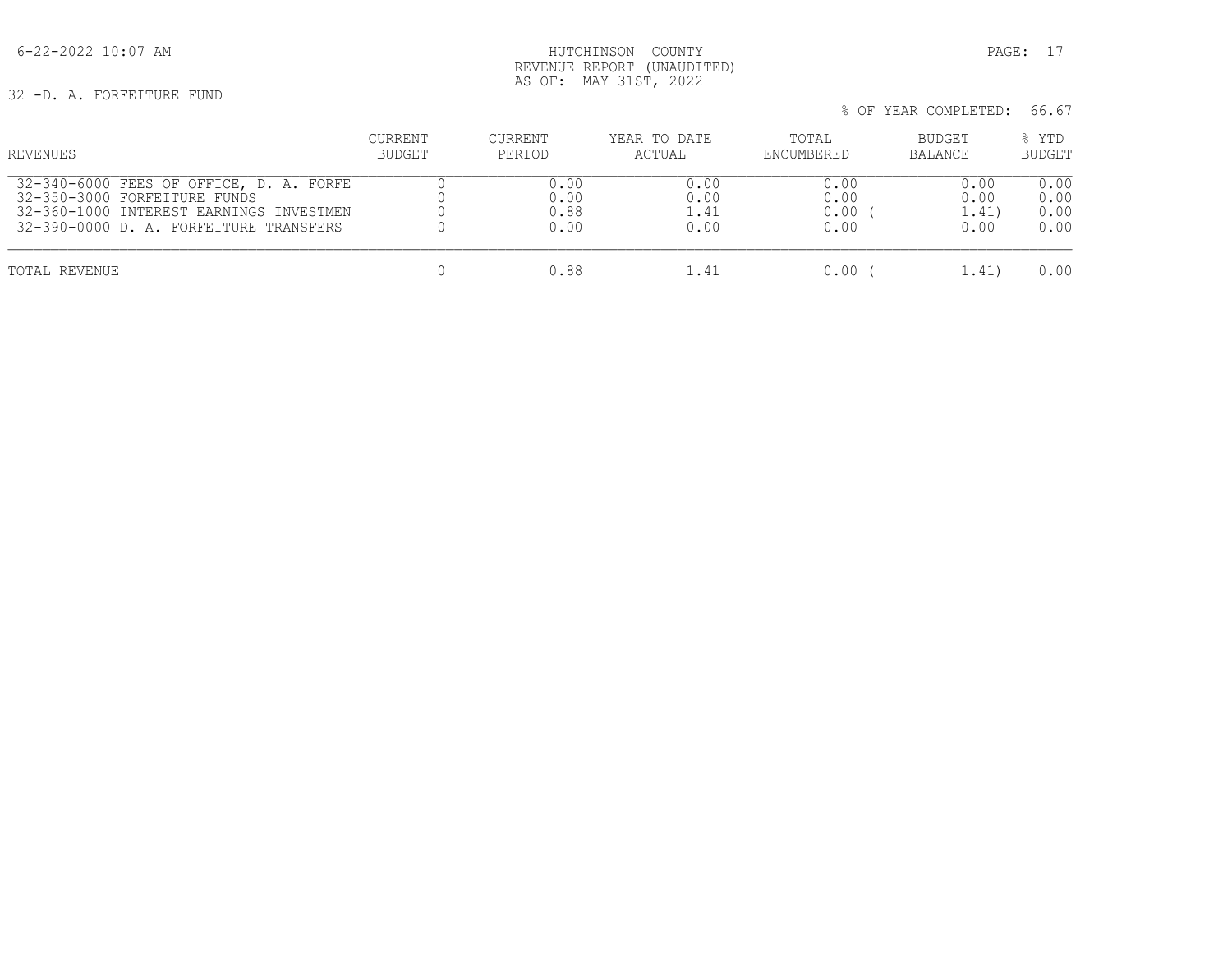# 6-22-2022 10:07 AM HUTCHINSON COUNTY PAGE: 18 REVENUE REPORT (UNAUDITED) AS OF: MAY 31ST, 2022

33 -SHERIFF FORFEITURE

| % OF YEAR COMPLETED: 66.67 |
|----------------------------|
|                            |

| REVENUES                                | <b>CURRENT</b> | CURRENT | YEAR TO DATE | TOTAL      | BUDGET  | % YTD         |
|-----------------------------------------|----------------|---------|--------------|------------|---------|---------------|
|                                         | BUDGET         | PERIOD  | ACTUAL       | ENCUMBERED | BALANCE | <b>BUDGET</b> |
| 33-340-2000 FEES OF OFFICE, SHERIFF FOR |                | 0.00    | 0.00         | 0.00       | 0.00    | 0.00          |
| 33-352-1000 FORFEITURE OR SEIZER        |                | 0.00    | 0.00         | 0.00       | 0.00    | 0.00          |
| 33-360-1000 INTEREST INVESTMENTS        |                | 1.14    | 1.92         | 0.00       | 1.92)   | 0.00          |
| TOTAL REVENUE                           |                | 1.14    | 1.92         | 0.00       | 1.92)   | 0.00          |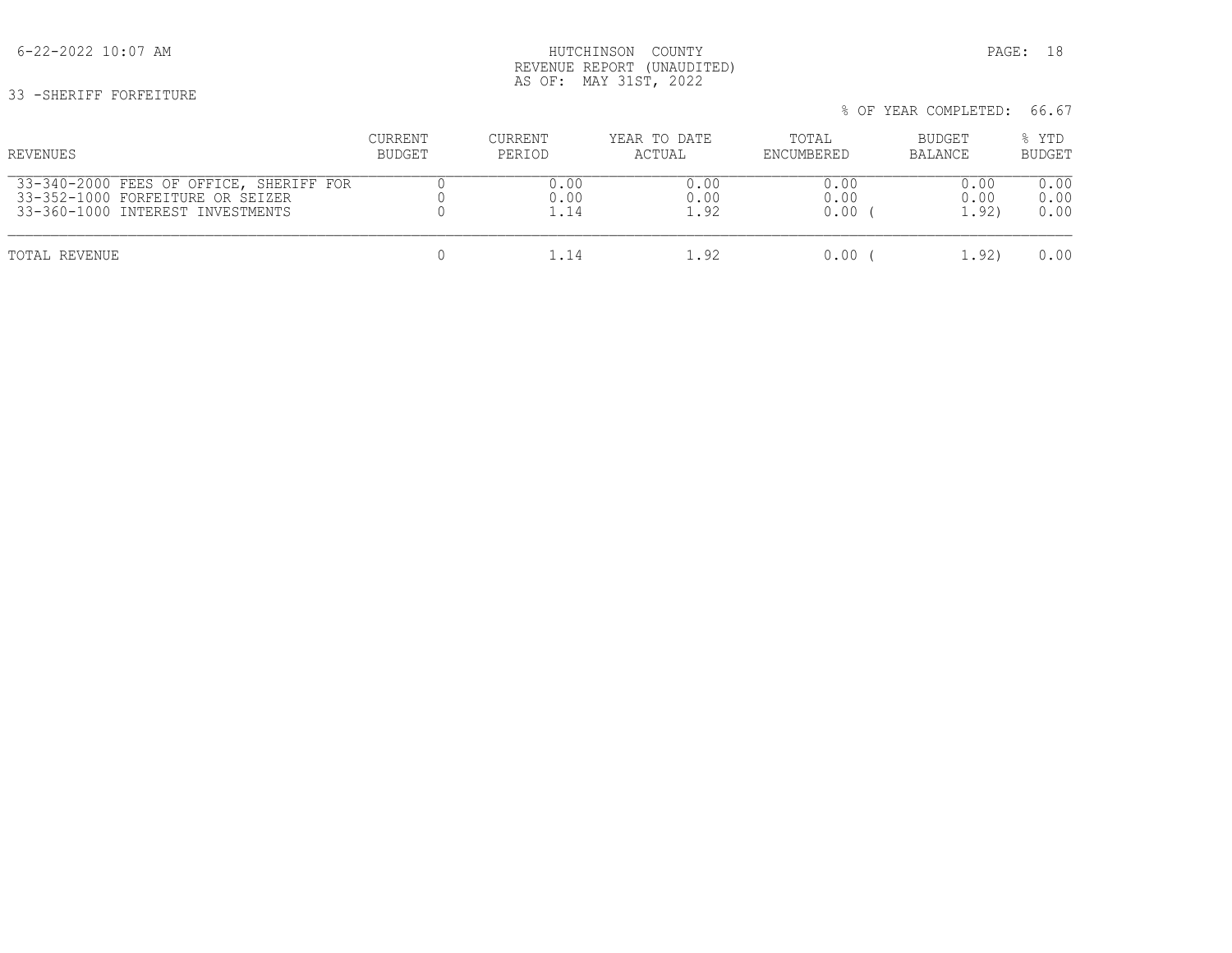34 -DRUG COURT FUND

| REVENUES                                                                                                                                               | CURRENT<br>BUDGET       | CURRENT<br>PERIOD                        | YEAR TO DATE<br>ACTUAL                           | TOTAL<br>ENCUMBERED                  | BUDGET<br><b>BALANCE</b>                    | % YTD<br><b>BUDGET</b>                    |
|--------------------------------------------------------------------------------------------------------------------------------------------------------|-------------------------|------------------------------------------|--------------------------------------------------|--------------------------------------|---------------------------------------------|-------------------------------------------|
| 34-340-4000 C. CLK DRUG COURT FEES<br>34-340-7000 D. CLK DRUG COURT FEES<br>34-360-1000 INTEREST<br>34-368-1000 MISCELLANEOUS<br>34-390-0000 TRANSFERS | .,200<br>.400<br>57,400 | 116.68<br>86.91<br>17.19<br>0.00<br>0.00 | l,484.54<br>685.48<br>40.16<br>0.00<br>57,400.00 | 0.00<br>0.00<br>0.00<br>0.00<br>0.00 | 284.54)<br>714.52<br>40.16)<br>0.00<br>0.00 | 123.71<br>48.96<br>0.00<br>0.00<br>100.00 |
| TOTAL REVENUE                                                                                                                                          | 60,000                  | 220.78                                   | 59,610.18                                        | 0.00                                 | 389.82                                      | 99.35                                     |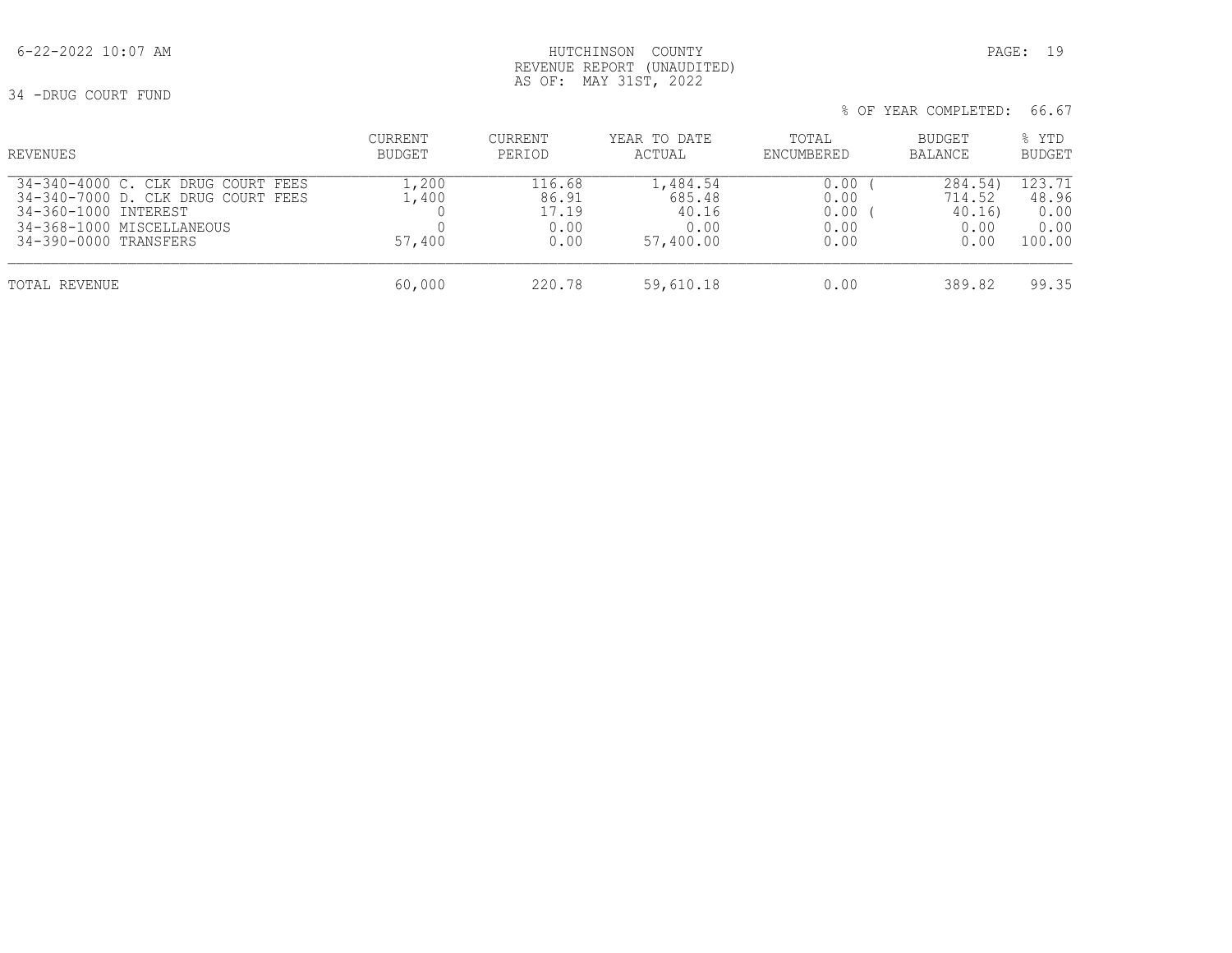6-22-2022 10:07 AM HUTCHINSON COUNTY PAGE: 20 REVENUE REPORT (UNAUDITED) AS OF: MAY 31ST, 2022

39 -84TH DIST. D.A. PROFESSIO

| JY T04IN DIJI. D.A. PAVPLJJIV      |         |         |              |            | % OF YEAR COMPLETED: | 66.67         |
|------------------------------------|---------|---------|--------------|------------|----------------------|---------------|
| REVENUES                           | CURRENT | CURRENT | YEAR TO DATE | TOTAL      | <b>BUDGET</b>        | % YTD         |
|                                    | BUDGET  | PERIOD  | ACTUAL       | ENCUMBERED | BALANCE              | <b>BUDGET</b> |
| 39-333-0039 RECEIPTS FROM STATE    |         | 0.00    | 0.00         | 0.00       | 0.00                 | 0.00          |
| 39-360-1002 INTEREST FROM CHECKING |         | 0.00    | 0.00         | 0.00       | 0.00                 | 0.00          |
| 39-368-1000 MISCELLANEOUS RECEIPTS |         | 0.00    | 0.00         | 0.00       | 0.00                 | 0.00          |
| TOTAL REVENUE                      |         | 0.00    | 0.00         | 0.00       | 0.00                 | 0.00          |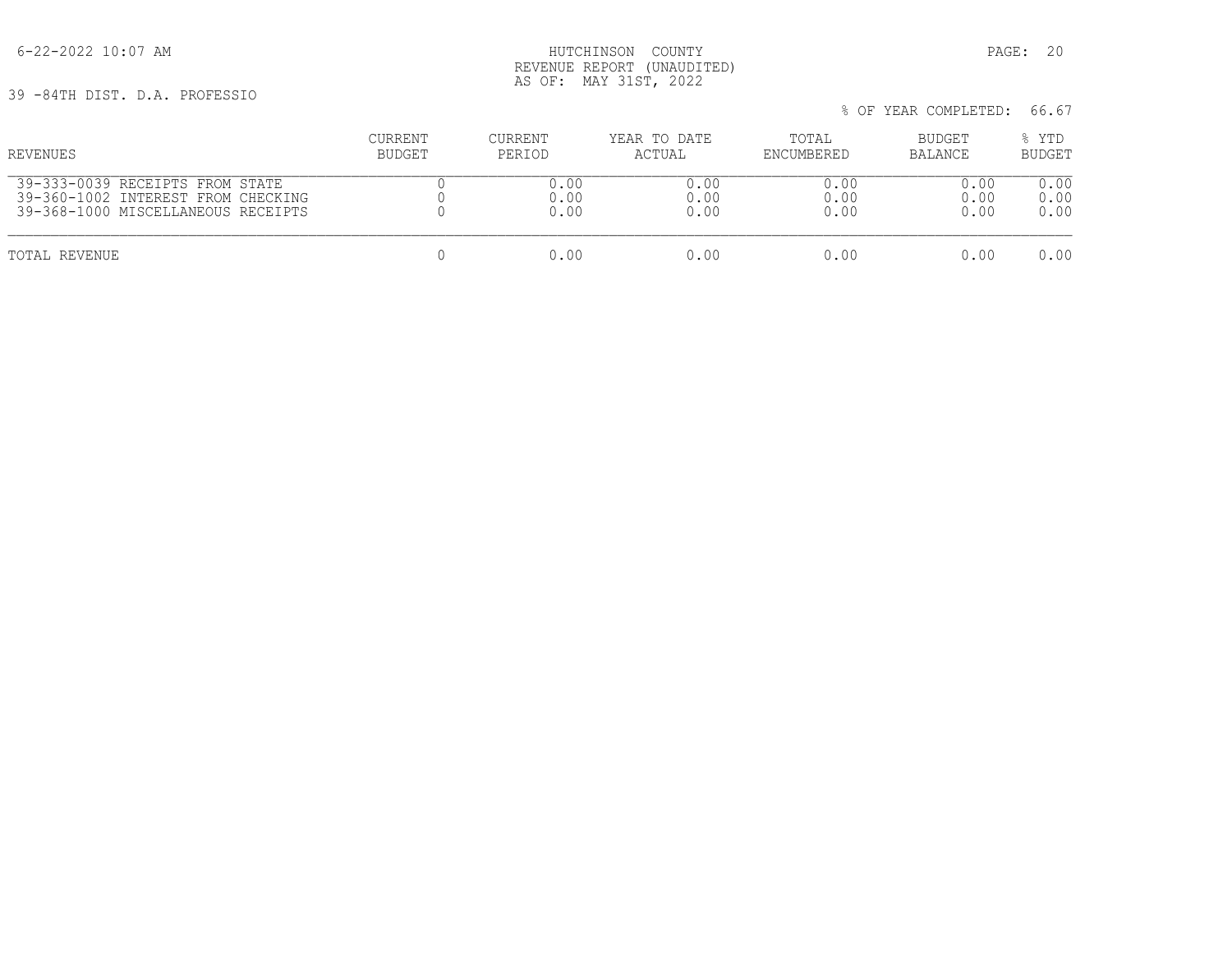# 6-22-2022 10:07 AM HUTCHINSON COUNTY PAGE: 21 REVENUE REPORT (UNAUDITED) AS OF: MAY 31ST, 2022

40 -COURT FACILITY FUND

| % OF YEAR COMPLETED: 66.67 |
|----------------------------|
|                            |

| REVENUES                                                                                             | CURRENT<br>BUDGET | CURRENT<br>PERIOD        | YEAR TO DATE<br>ACTUAL       | TOTAL<br>ENCUMBERED  | BUDGET<br>BALANCE           | % YTD<br><b>BUDGET</b> |
|------------------------------------------------------------------------------------------------------|-------------------|--------------------------|------------------------------|----------------------|-----------------------------|------------------------|
| 40-340-4000 C. CLK CRT FACILITY FEES<br>40-340-7000 D. CLK CRT FACILITY FEES<br>40-360-1000 INTEREST | 2,150<br>2,850    | 260.00<br>265.64<br>1.31 | 1,240.00<br>1,596.85<br>1.35 | 0.00<br>0.00<br>0.00 | 910.00<br>1,253.15<br>1.35) | 57.67<br>56.03<br>0.00 |
| TOTAL REVENUE                                                                                        | 5,000             | 526.95                   | 2,838.20                     | 0.00                 | 2,161.80                    | 56.76                  |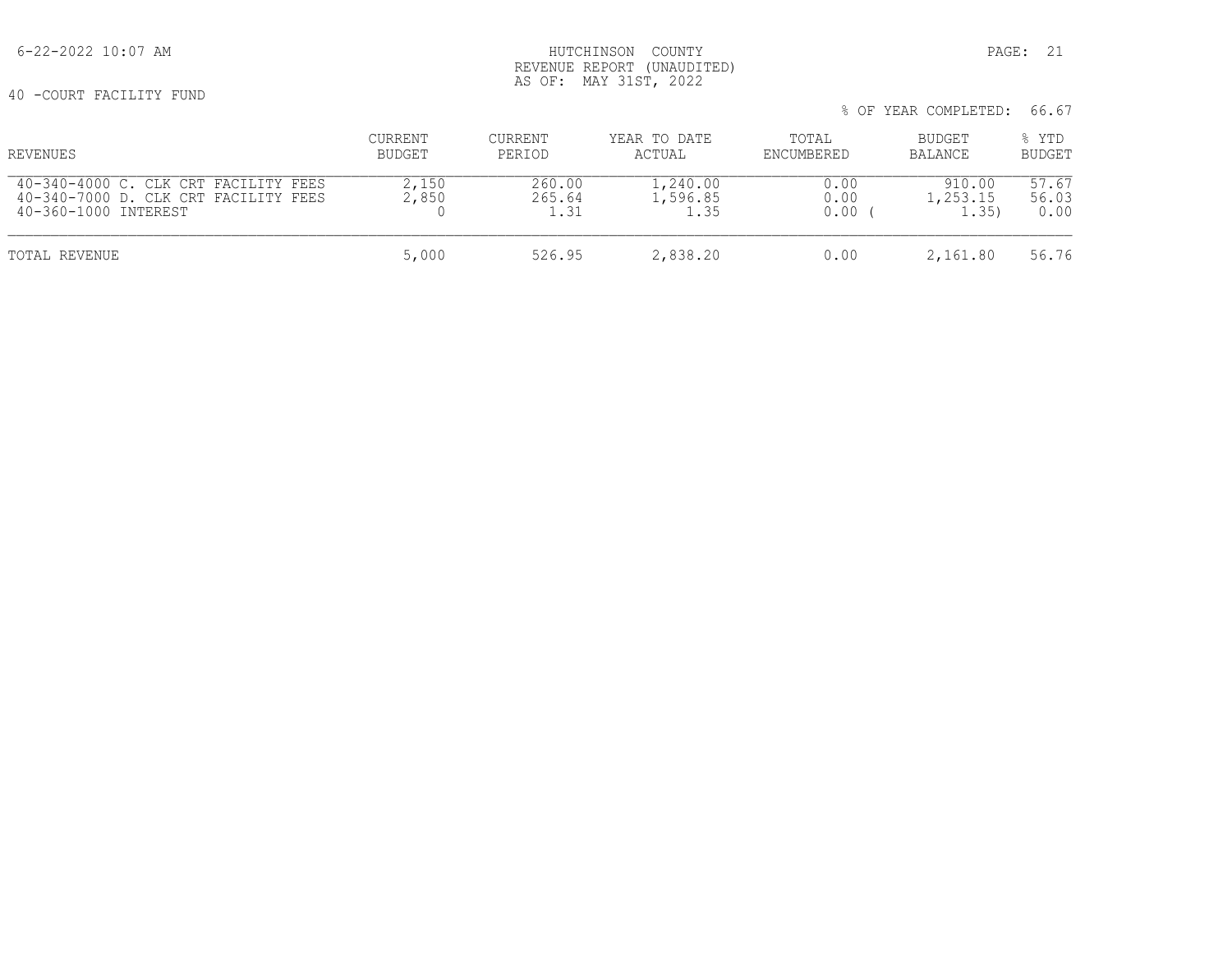42 -SPECIAL ROAD & FLOOD CONT

| REVENUES                              | <b>CURRENT</b> | <b>CURRENT</b> | YEAR TO DATE | TOTAL      | <b>BUDGET</b>  | % YTD         |
|---------------------------------------|----------------|----------------|--------------|------------|----------------|---------------|
|                                       | BUDGET         | PERIOD         | ACTUAL       | ENCUMBERED | <b>BALANCE</b> | <b>BUDGET</b> |
| 42-310-1100 TAXES, AD VALOREM         | 350,000        | 0.00           | 0.00         | 0.00       | 0.00           | 0.00          |
| 42-321-2000 AUTO REGISTRATION         |                | 0.00           | 302,950.00   | 0.00       | 47,050.00      | 86.56         |
| 42-321-2001 \$5.00 FEE                | 200,000        | 18,240.00      | 130,540.00   | 0.00       | 69,460.00      | 65.27         |
| 42-360-1000 INTEREST FROM INVESTMENTS | 600            | 521.52         | 1,112.31     | 0.00       | 512.31)        | 185.39        |
| 42-364-1000 SALE OF EQUIPMENT         | 14,059         | 0.00           | 0.00         | 0.00       | 0.00           | 0.00          |
| 42-368-1000 MISCELLANEOUS INCOME      |                | 14,763.17      | 26,386.73    | 0.00       | 12,327.47)     | 187.68        |
| 42-368-1100 GRANT DOT                 |                | 0.00           | 0.00         | 0.00       | 0.00           | 0.00          |
| 42-371-1000 DONATIONS                 | 1,437,749      | 0.00           | 0.00         | 0.00       | 0.00           | 0.00          |
| 42-390-0000 TRANSFERS                 |                | 0.00           | 1,437,749.00 | 0.00       | 0.00           | 100.00        |
| TOTAL REVENUE                         | 2,002,408      | 33,524.69      | 1,898,738.04 | 0.00       | 103,670.22     | 94.82         |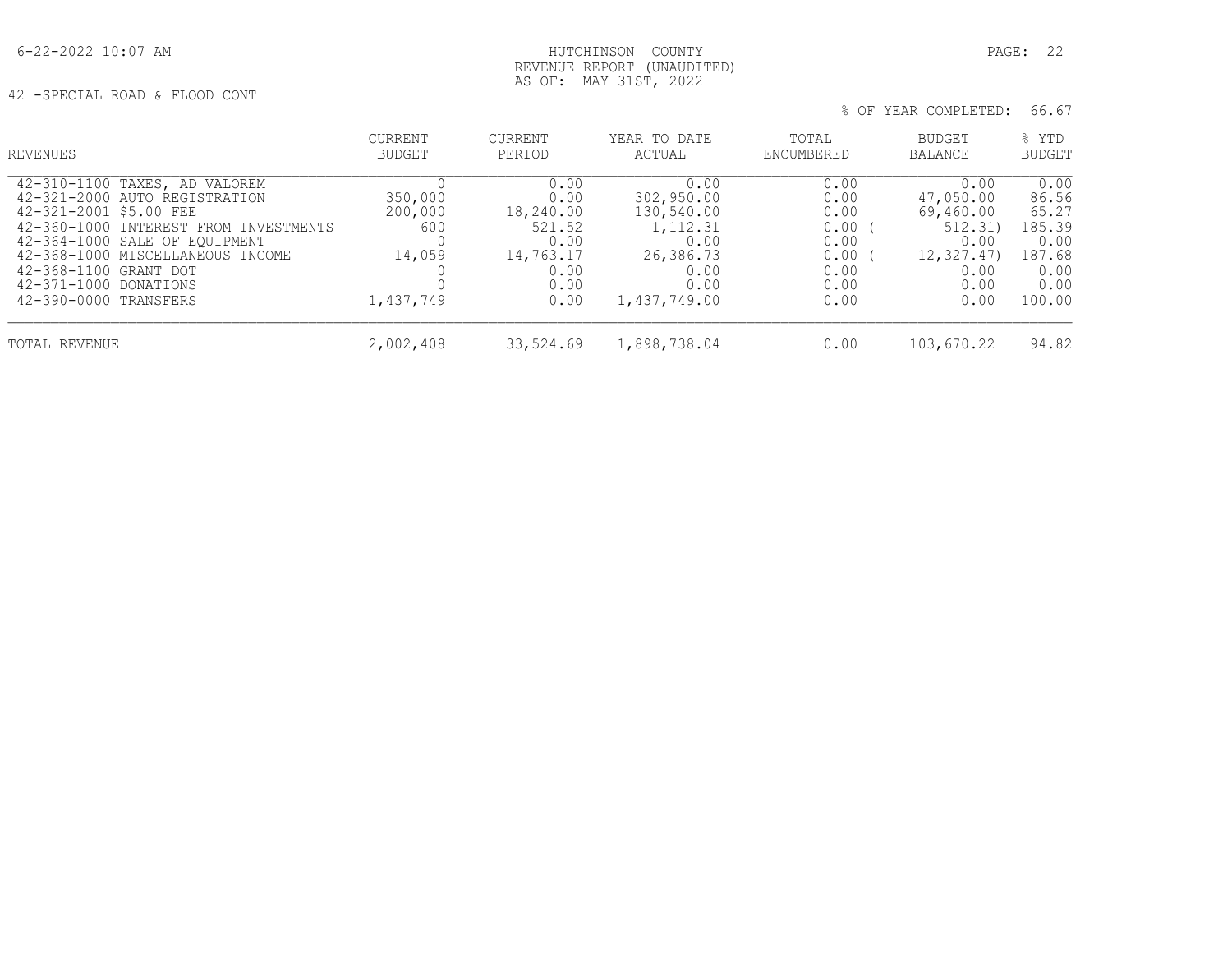43 -LATERAL ROAD FUND

|                                     |         |         |              |            | % OF YEAR COMPLETED: | 66.67         |
|-------------------------------------|---------|---------|--------------|------------|----------------------|---------------|
| REVENUES                            | CURRENT | CURRENT | YEAR TO DATE | TOTAL      | BUDGET               | % YTD         |
|                                     | BUDGET  | PERIOD  | ACTUAL       | ENCUMBERED | BALANCE              | <b>BUDGET</b> |
| 43-333-3000 STATE COMPTROLLER       | 15,930  | 0.00    | 15,264.58    | 0.00       | 665.42               | 95.82         |
| 43-360-1000 INTEREST ON INVESTMENTS |         | 35.68   | 72.59        | 0.00       | 2.59                 | 103.70        |
| TOTAL REVENUE                       | 16,000  | 35.68   | 15,337.17    | 0.00       | 662.83               | 95.86         |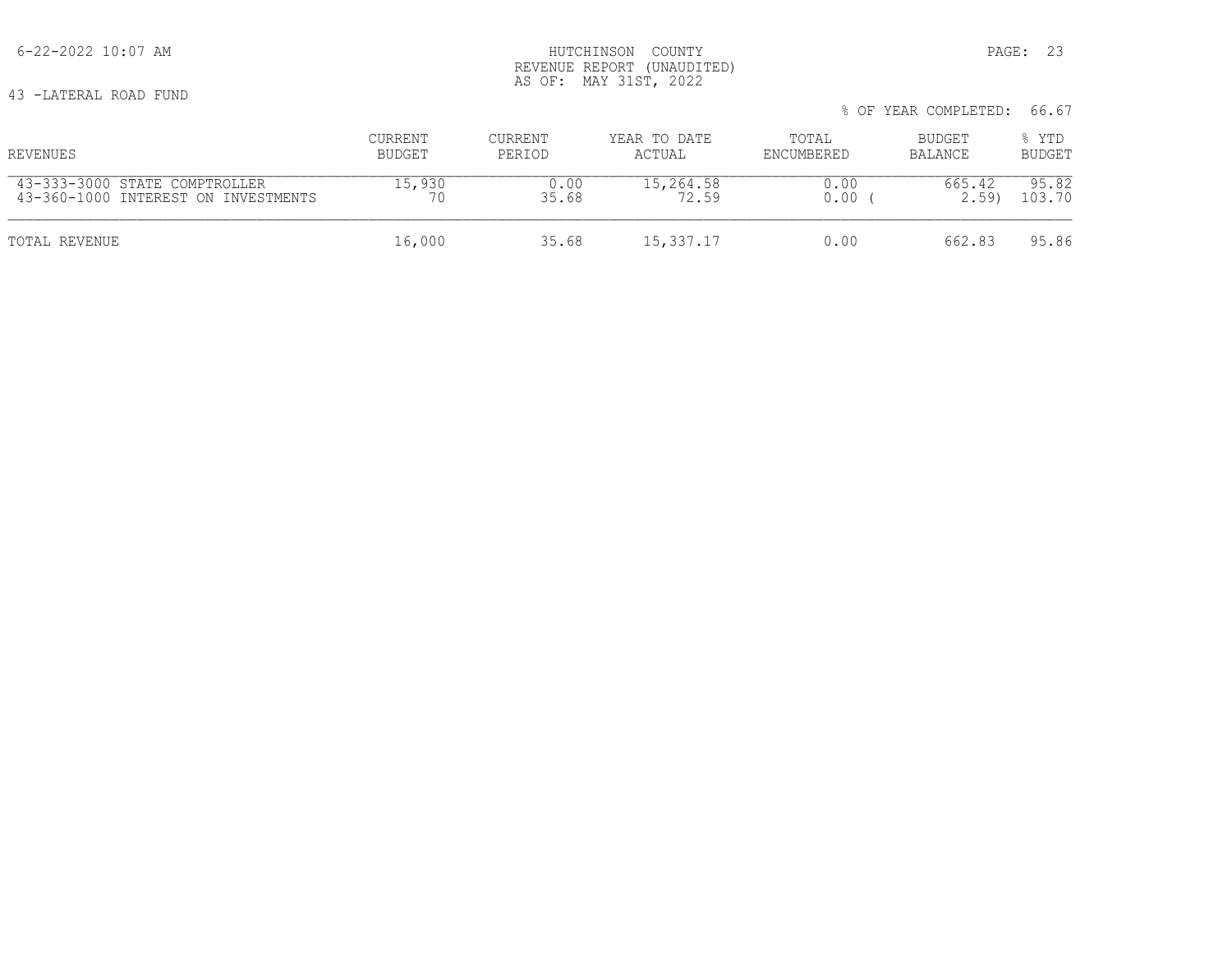44 -C. CLK REC MGMT & PRES

|                                                                                                       |                   |                                   |                               |                      | % OF YEAR COMPLETED:         | 66.67                   |
|-------------------------------------------------------------------------------------------------------|-------------------|-----------------------------------|-------------------------------|----------------------|------------------------------|-------------------------|
| REVENUES                                                                                              | CURRENT<br>BUDGET | CURRENT<br>PERIOD                 | YEAR TO DATE<br>ACTUAL        | TOTAL<br>ENCUMBERED  | BUDGET<br>BALANCE            | % YTD<br><b>BUDGET</b>  |
| 44-340-4000 C. CLK RECORD MGMT FEES<br>44-360-1000 INTEREST ON INVESTMENTS<br>44-390-0000 TRANSFER IN | 27,725<br>159     | 3,312.04<br>127.76<br>31, 435.64) | 23, 313.95<br>249.66<br>78.93 | 0.00<br>0.00<br>0.00 | 4,411.05<br>90.66)<br>78.93) | 84.09<br>157.02<br>0.00 |
| TOTAL REVENUE                                                                                         | 27,884 (          | 27,995.84)                        | 23,642.54                     | 0.00                 | 4,241.46                     | 84.79                   |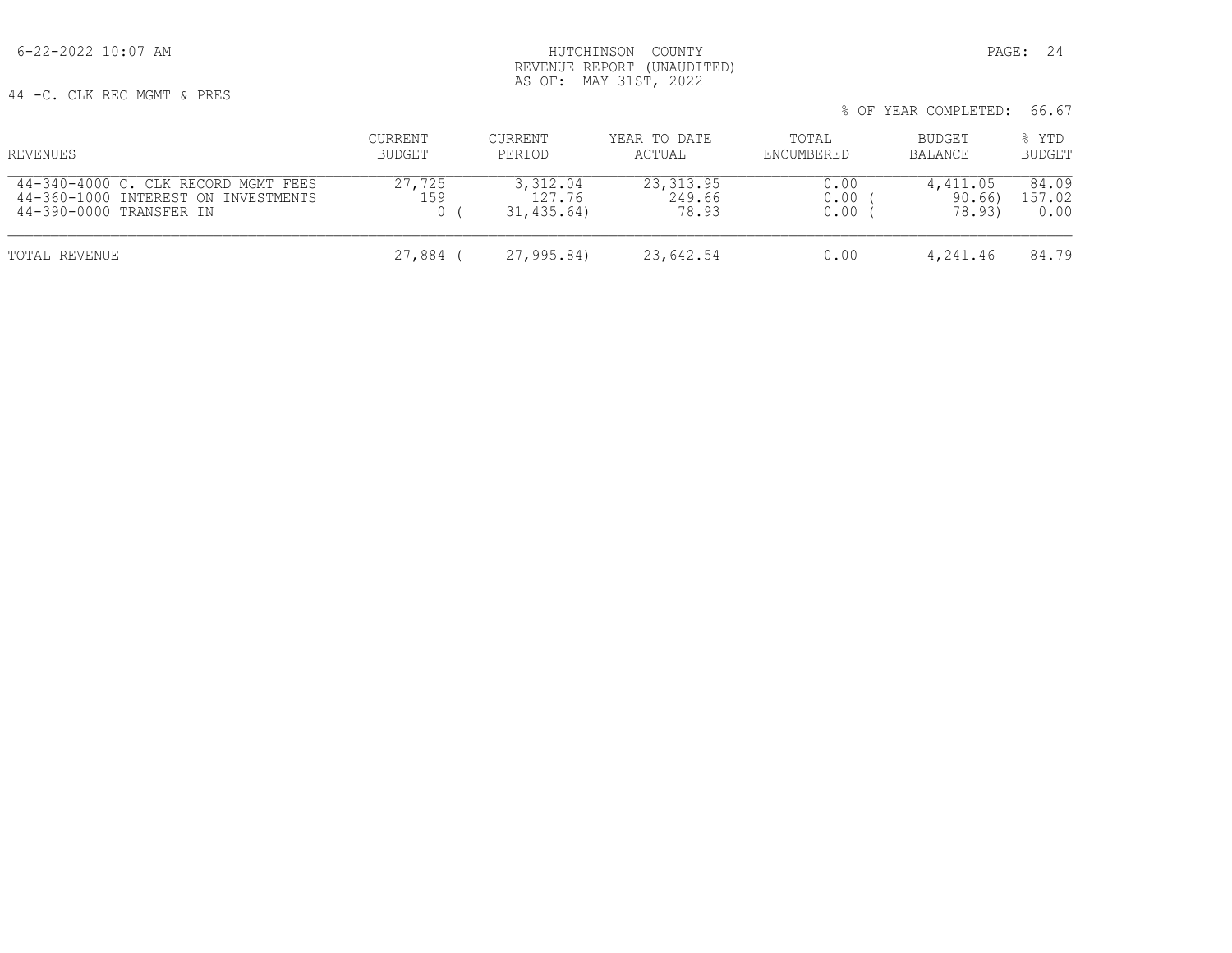45 -D. CLK REC MGMT & PRES

| REVENUES                                                                                                                          | CURRENT<br>BUDGET | CURRENT<br>PERIOD                            | YEAR TO DATE<br>ACTUAL               | TOTAL<br>ENCUMBERED          | BUDGET<br>BALANCE                   | % YTD<br>BUDGET                  |
|-----------------------------------------------------------------------------------------------------------------------------------|-------------------|----------------------------------------------|--------------------------------------|------------------------------|-------------------------------------|----------------------------------|
| 45-340-7000 D. CLK RECORDS MGMT FEES<br>45-360-1000 INTEREST ON INVESTMENTS<br>45-368-1000 MISCELLANEOUS<br>45-390-0000 TRANSFERS | 5,000<br>80       | 1,109.94<br>56.60<br>0.00<br>$31, 593, 50$ ( | 6,035.46<br>107.03<br>0.00<br>78.93) | 0.00<br>0.00<br>0.00<br>0.00 | 1,035.46<br>27.03)<br>0.00<br>78.93 | 120.71<br>.33.79<br>0.00<br>0.00 |
| TOTAL REVENUE                                                                                                                     | 5,080             | 30,426.96                                    | 6,063.56                             | 0.00                         | 983.56)                             | 119.36                           |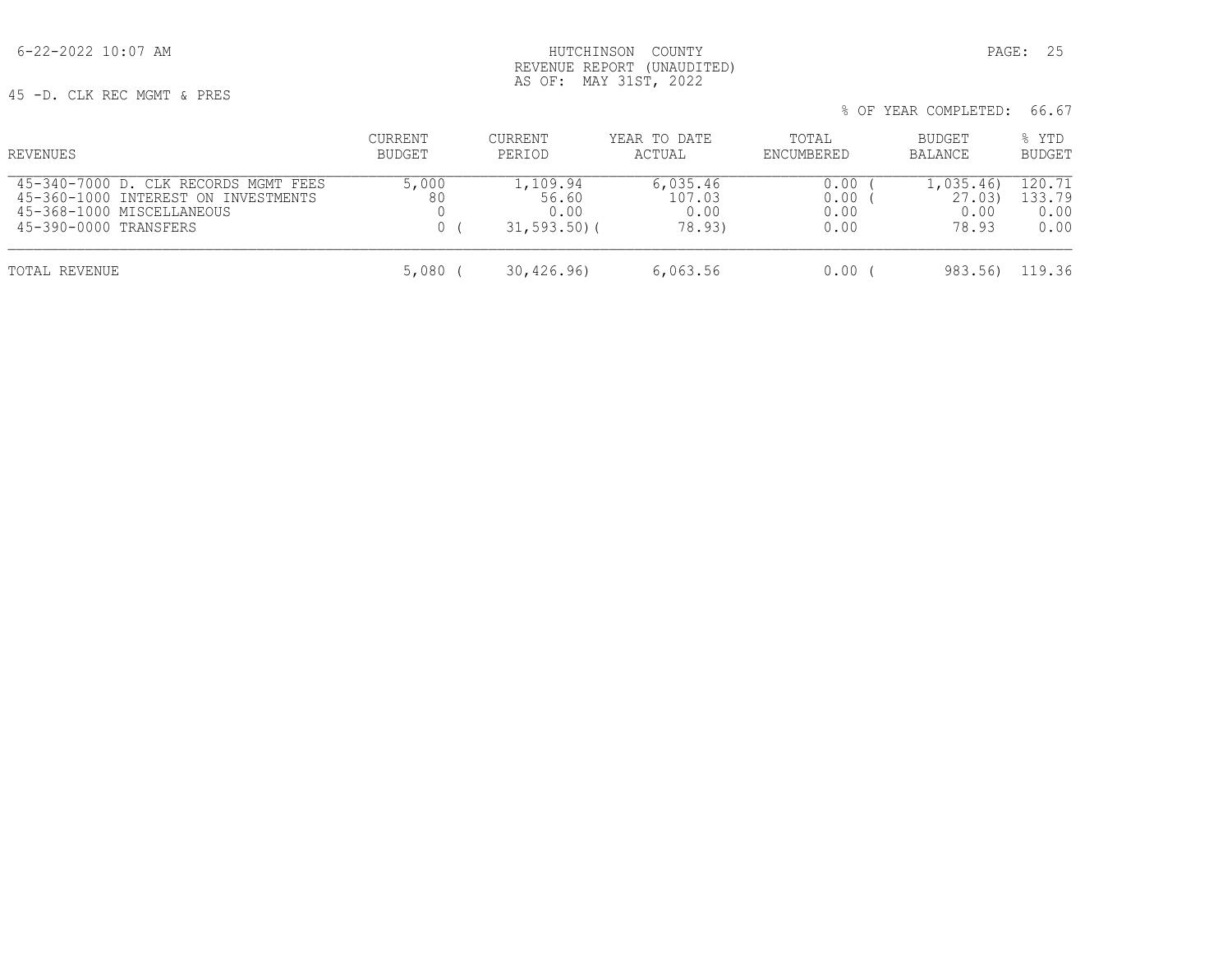# 6-22-2022 10:07 AM HUTCHINSON COUNTY PAGE: 26 REVENUE REPORT (UNAUDITED) AS OF: MAY 31ST, 2022

46 -RESCUE PLAN 2021

| % OF YEAR COMPLETED: 66.67 |
|----------------------------|
|                            |

| REVENUES                               | CURRENT       | CURRENT | YEAR TO DATE | TOTAL      | BUDGET         | % YTD         |
|----------------------------------------|---------------|---------|--------------|------------|----------------|---------------|
|                                        | <b>BUDGET</b> | PERIOD  | ACTUAL       | ENCUMBERED | <b>BALANCE</b> | <b>BUDGET</b> |
| 46-330-1000 GRANT REVENUE              | 2,033,481     | 0.00    | 0.00         | 0.00       | 2,033,480.50   | 0.00          |
| 46-360-1000 MISCELLANEOUS, INTEREST ON |               | 833.71  | 1,825.19     | 0.00       | 1,825.19       | 0.00          |
| 46-360-1002 INTEREST FROM CHECKING     |               | 0.00    | 0.00         | 0.00       | 0.00           | 0.00          |
| 46-368-1000 MISCELLANEOUS INCOME       |               | 0.00    | 0.00         | 0.00       | 0.00           | 0.00          |
| TOTAL REVENUE                          | 2,033,481     | 833.71  | 1,825.19     | 0.00       | 2,031,655.31   | 0.09          |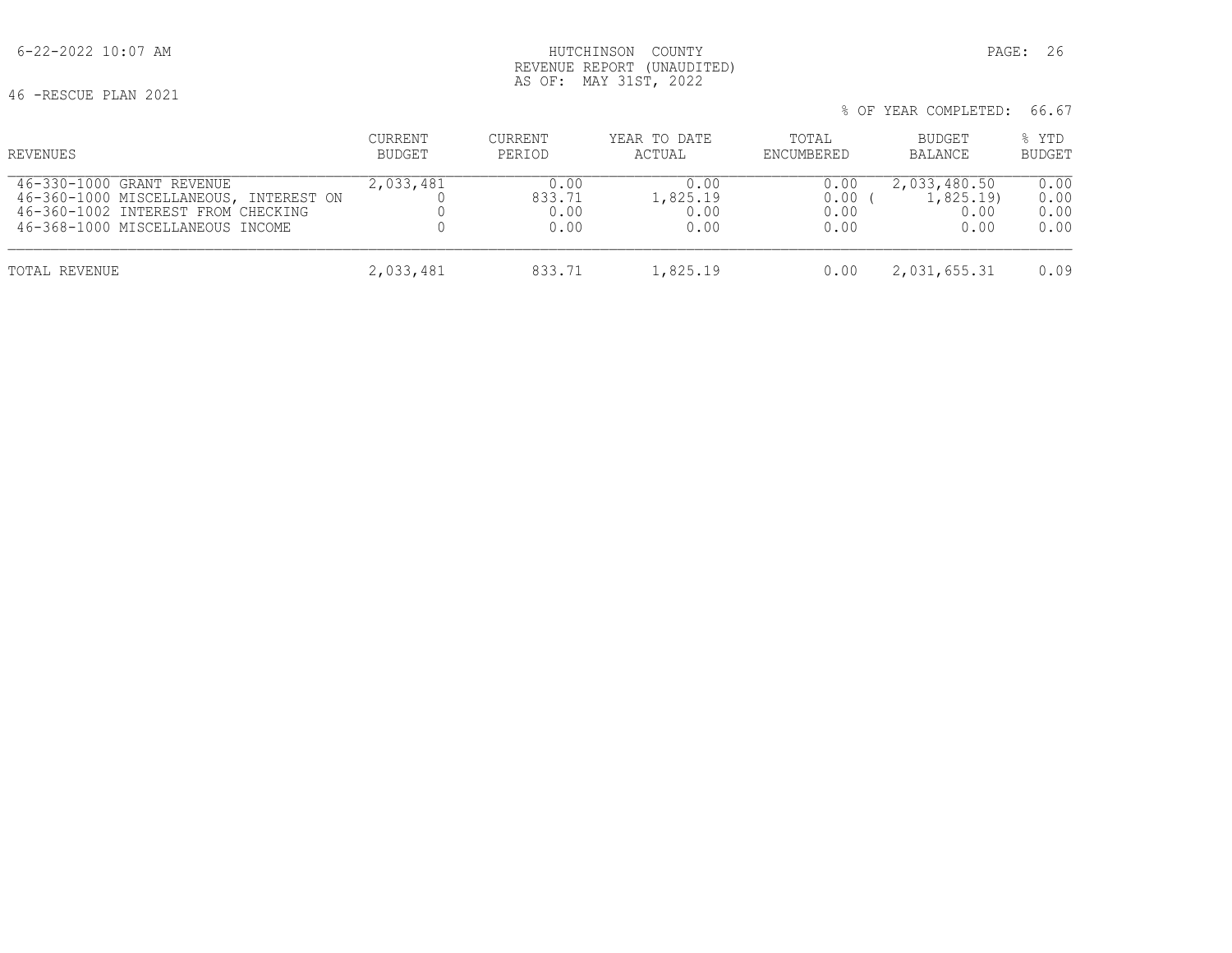50 -SHERIFF LEOSE

# 6-22-2022 10:07 AM PAGE: 27 REVENUE REPORT (UNAUDITED) AS OF: MAY 31ST, 2022

| REVENUES                           | CURRENT | CURRENT | YEAR TO DATE | TOTAL      | BUDGET  | % YTD         |
|------------------------------------|---------|---------|--------------|------------|---------|---------------|
|                                    | BUDGET  | PERIOD  | ACTUAL       | ENCUMBERED | BALANCE | <b>BUDGET</b> |
| 50-333-3001 STATE LEOSE ALLOCATION | L.801   | 0.00    | 1,801.10     | 0.00       | 0.00    | 100.00        |
| 50-360-1000 INTEREST               |         | 0.84    | 0.86         | 0.00       | 0.86    | 0.00          |
| TOTAL REVENUE                      | 1,801   | 0.84    | 1,801.96     | 0.00       | 0.86    | 100.05        |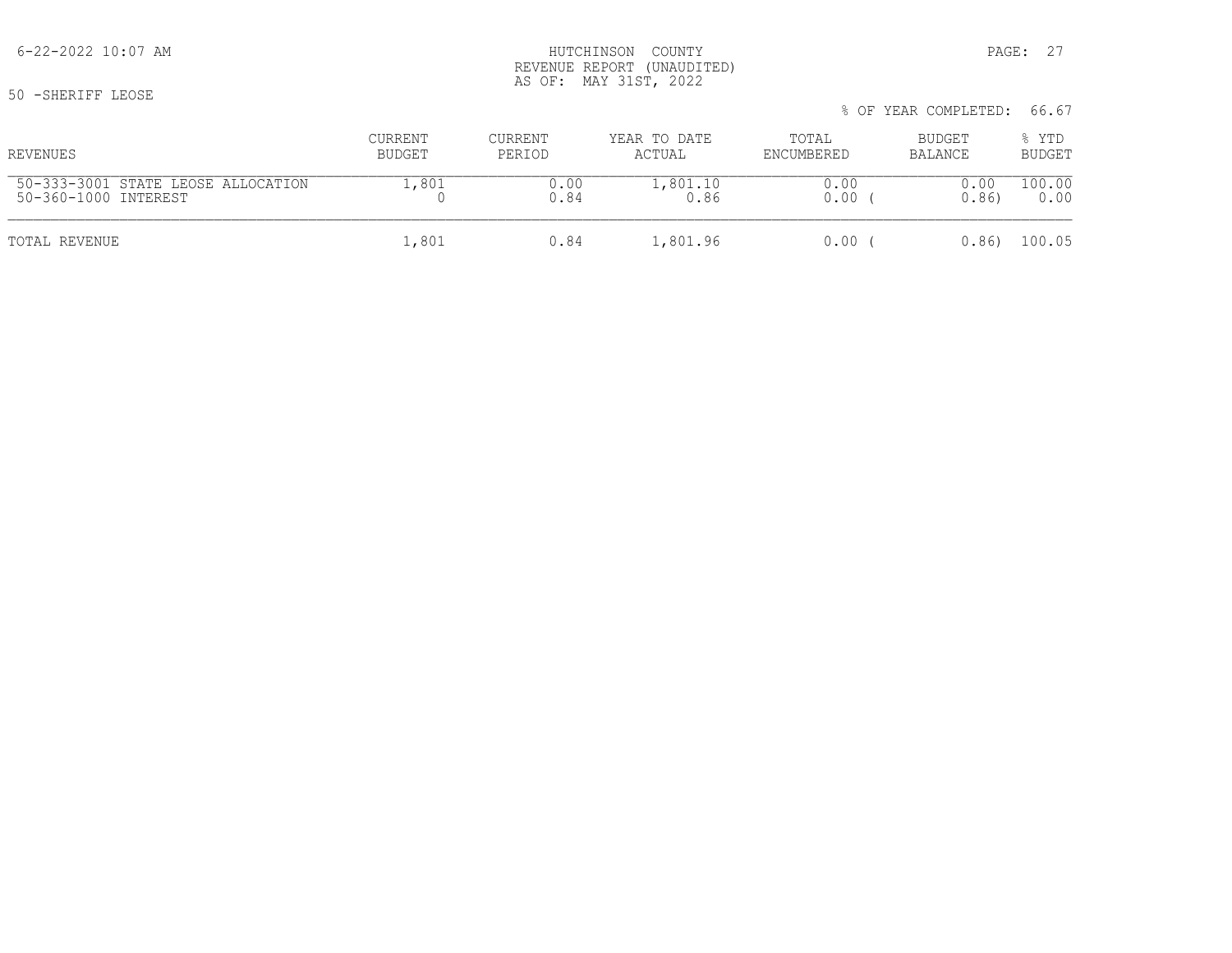51 -CON #2 LEOSE

|                                    |               |         |              |            | % OF YEAR COMPLETED: 66.67 |               |
|------------------------------------|---------------|---------|--------------|------------|----------------------------|---------------|
| REVENUES                           | CURRENT       | CURRENT | YEAR TO DATE | TOTAL      | BUDGET                     | % YTD         |
|                                    | <b>BUDGET</b> | PERIOD  | ACTUAL       | ENCUMBERED | BALANCE                    | <b>BUDGET</b> |
| 51-333-3001 STATE LEOSE ALLOCATION | 555           | 0.00    | 554.65       | 0.00       | 0.00                       | 100.00        |
| 51-360-1000 INTEREST               |               | 0.28    | 0.28         | 0.00       | 0.28                       | 0.00          |
| TOTAL REVENUE                      | 555           | 0.28    | 554.93       | 0.00       | 0.28                       | 100.05        |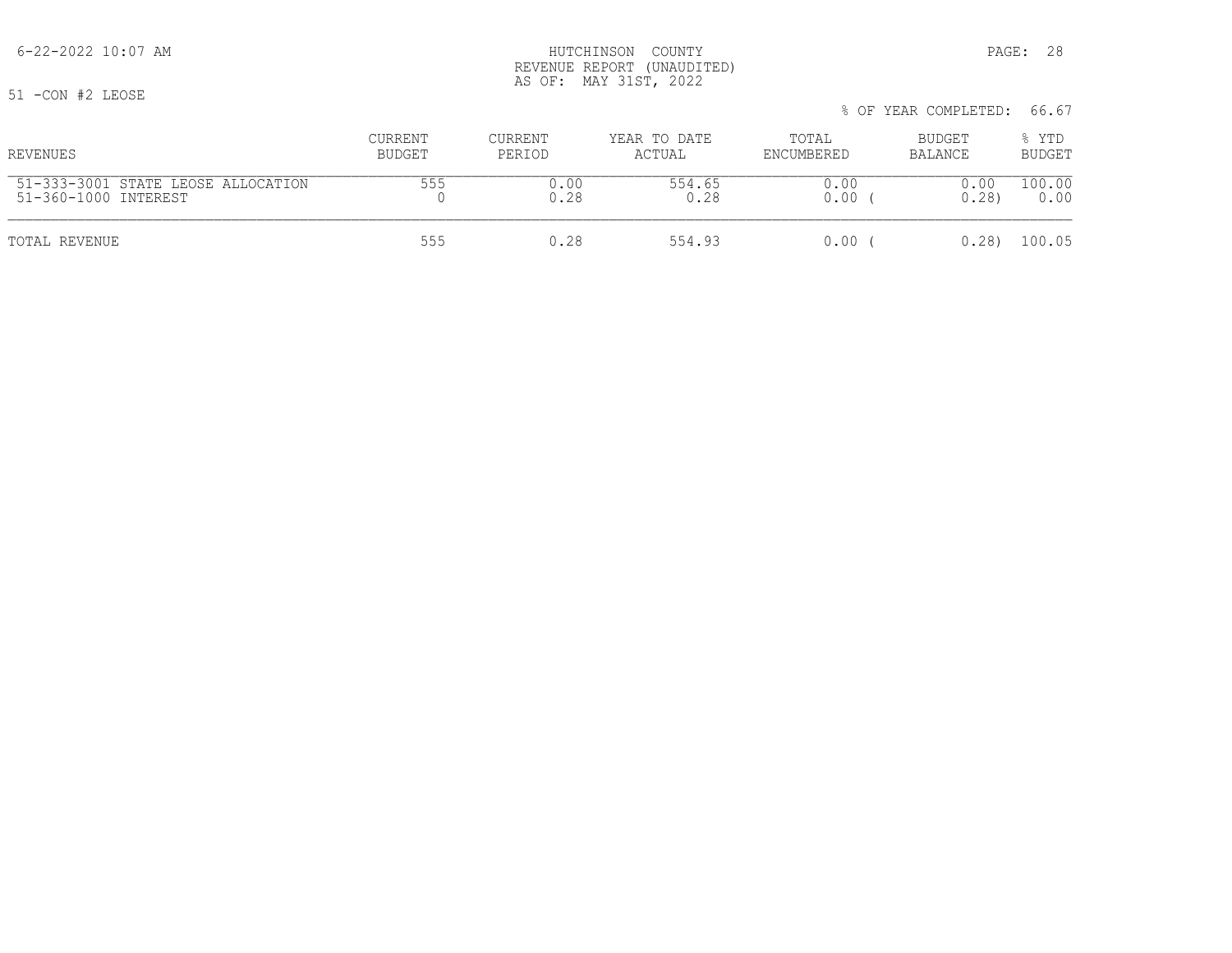% OF YEAR COMPLETED: 66.67 CURRENT CURRENT YEAR TO DATE TOTAL BUDGET % YTD REVENUES BUDGET PERIOD ACTUAL ENCUMBERED BALANCE BUDGET 52-333-3001 STATE LEOSE ALLOCATION 539 0.00 538.56 0.00 0.00 100.00 52-360-1000 INTEREST TOTAL REVENUE 539 0.27 538.83 0.00 ( 0.27) 100.05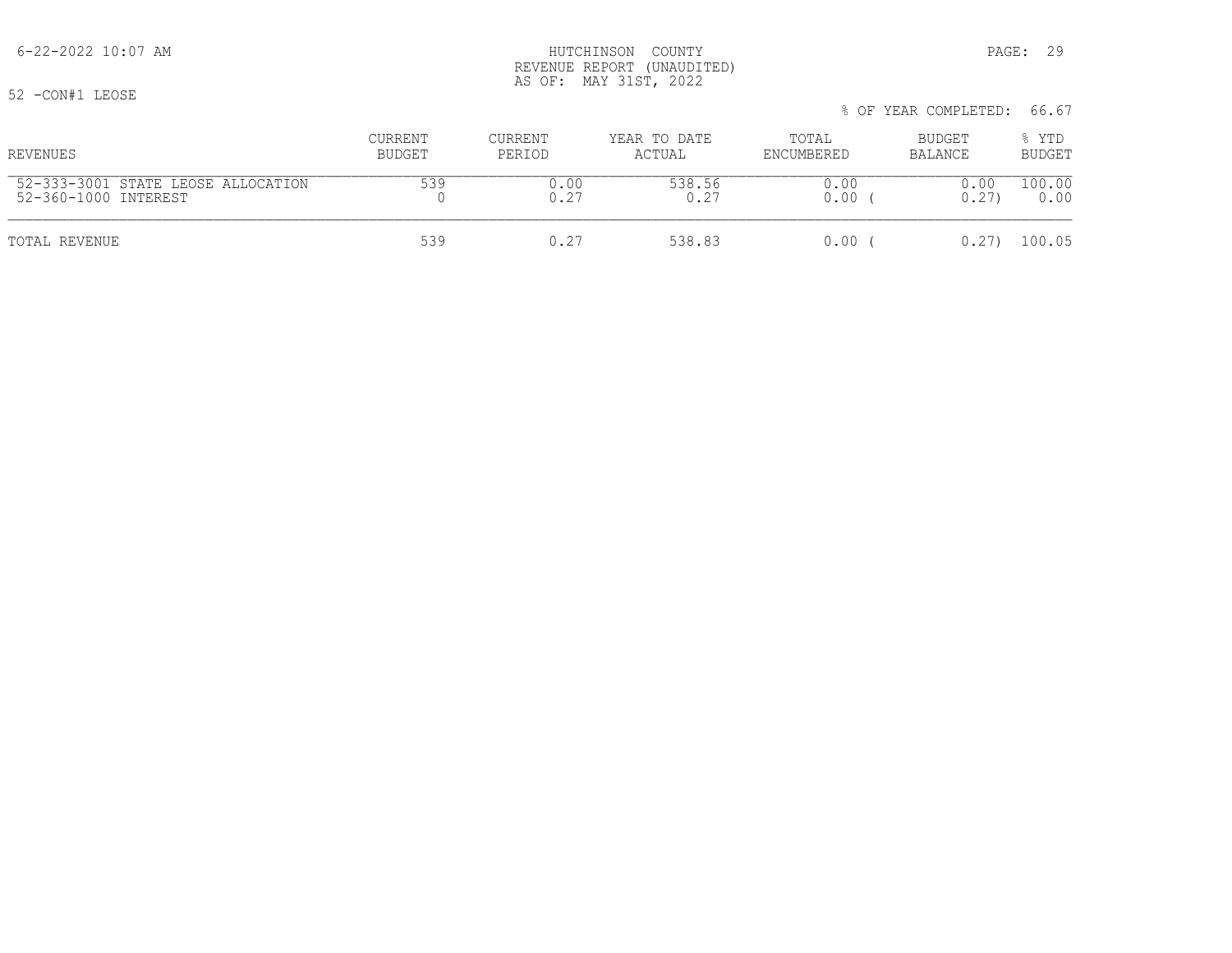53 -LANGUAGE ACCESS FUND

| REVENUES                                                                                                                                                                                       | CURRENT<br><b>BUDGET</b> | CURRENT<br>PERIOD                         | YEAR TO DATE<br>ACTUAL                       | TOTAL<br>ENCUMBERED                  | BUDGET<br><b>BALANCE</b>                   | % YTD<br><b>BUDGET</b>                   |
|------------------------------------------------------------------------------------------------------------------------------------------------------------------------------------------------|--------------------------|-------------------------------------------|----------------------------------------------|--------------------------------------|--------------------------------------------|------------------------------------------|
| 53-340-4000 C. CLK LANGUAGE ACCESS FEES<br>53-340-7000 D. CLK LANGUAGE ACCESS FEES<br>53-340-8002 JP #2 LANGUAGE ACCESS FEES<br>53-340-8003 JP #1 LANGUAGE ACCESS FEES<br>53-360-1000 INTEREST | 270<br>345<br>225<br>660 | 39.00<br>40.31<br>15.00<br>115.00<br>0.50 | 171.00<br>239.37<br>170.00<br>420.00<br>0.52 | 0.00<br>0.00<br>0.00<br>0.00<br>0.00 | 99.00<br>105.63<br>55.00<br>240.00<br>0.52 | 63.33<br>69.38<br>75.56<br>63.64<br>0.00 |
| TOTAL REVENUE                                                                                                                                                                                  | 1,500                    | 209.81                                    | 1,000.89                                     | 0.00                                 | 499.11                                     | 66.73                                    |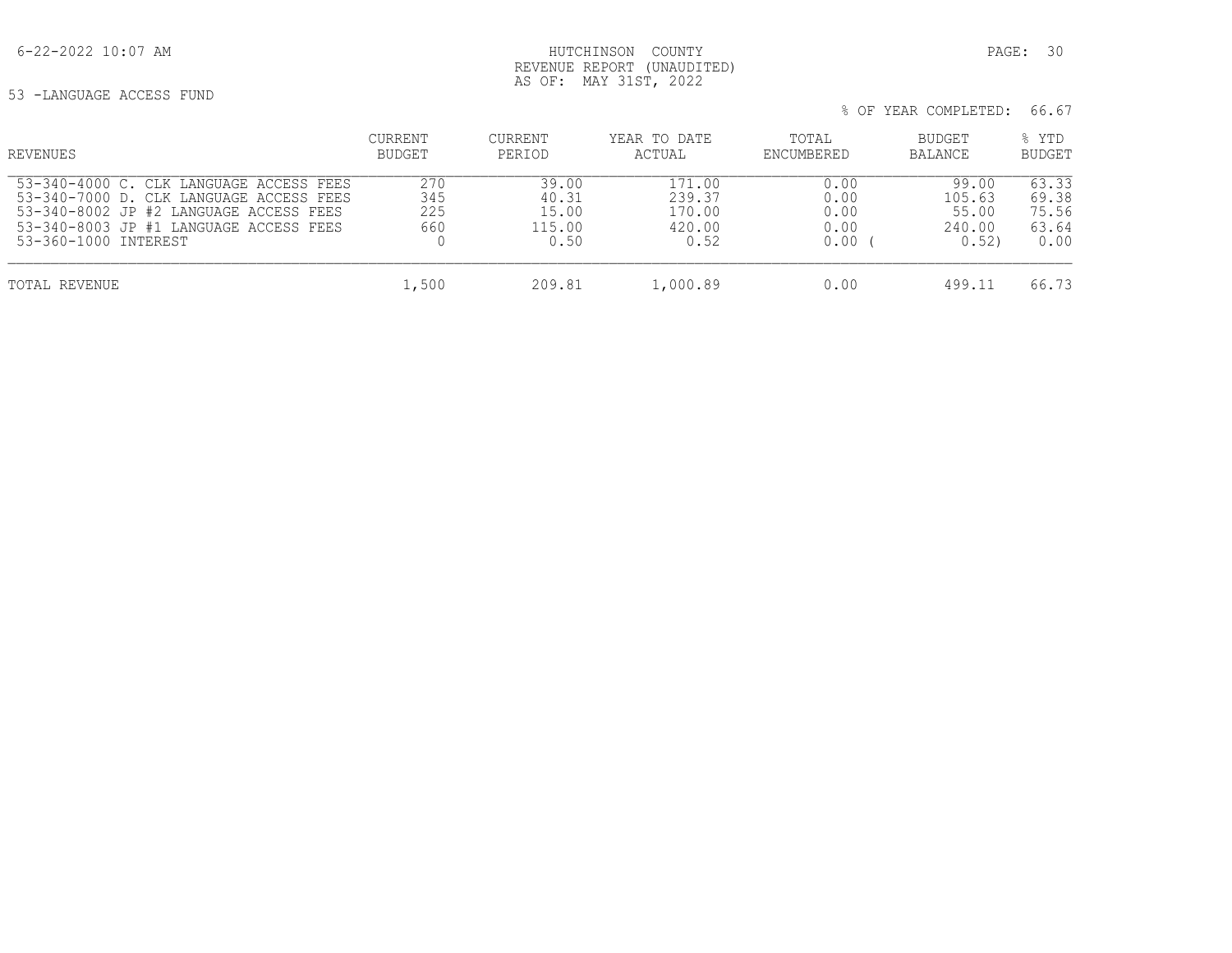# 6-22-2022 10:07 AM HUTCHINSON COUNTY PAGE: 31 REVENUE REPORT (UNAUDITED) AS OF: MAY 31ST, 2022

54 -COUNTY JURY FUND

| REVENUES                                                                                                                                                                          | CURRENT<br><b>BUDGET</b>     | CURRENT<br>PERIOD                          | YEAR TO DATE<br>ACTUAL                       | TOTAL<br>ENCUMBERED                  | BUDGET<br><b>BALANCE</b>                     | % YTD<br><b>BUDGET</b>                   |
|-----------------------------------------------------------------------------------------------------------------------------------------------------------------------------------|------------------------------|--------------------------------------------|----------------------------------------------|--------------------------------------|----------------------------------------------|------------------------------------------|
| 54-340-4000 C.<br>CLK COUNTY JURY FEES<br>54-340-7000 D. CLK COUNTY JURY FEES<br>54-340-8002 JP #2 COUNTY JURY FEES<br>54-340-8003 JP #1 COUNTY JURY FEES<br>54-360-1000 INTEREST | .,185<br>.,475<br>285<br>255 | 135.82<br>144.13<br>15.24<br>21.91<br>0.78 | 662.73<br>831.22<br>173.22<br>107.68<br>0.80 | 0.00<br>0.00<br>0.00<br>0.00<br>0.00 | 522.27<br>643.78<br>111.78<br>147.32<br>0.80 | 55.93<br>56.35<br>60.78<br>42.23<br>0.00 |
| TOTAL REVENUE                                                                                                                                                                     | 3,200                        | 317.88                                     | 1,775.65                                     | 0.00                                 | 1,424.35                                     | 55.49                                    |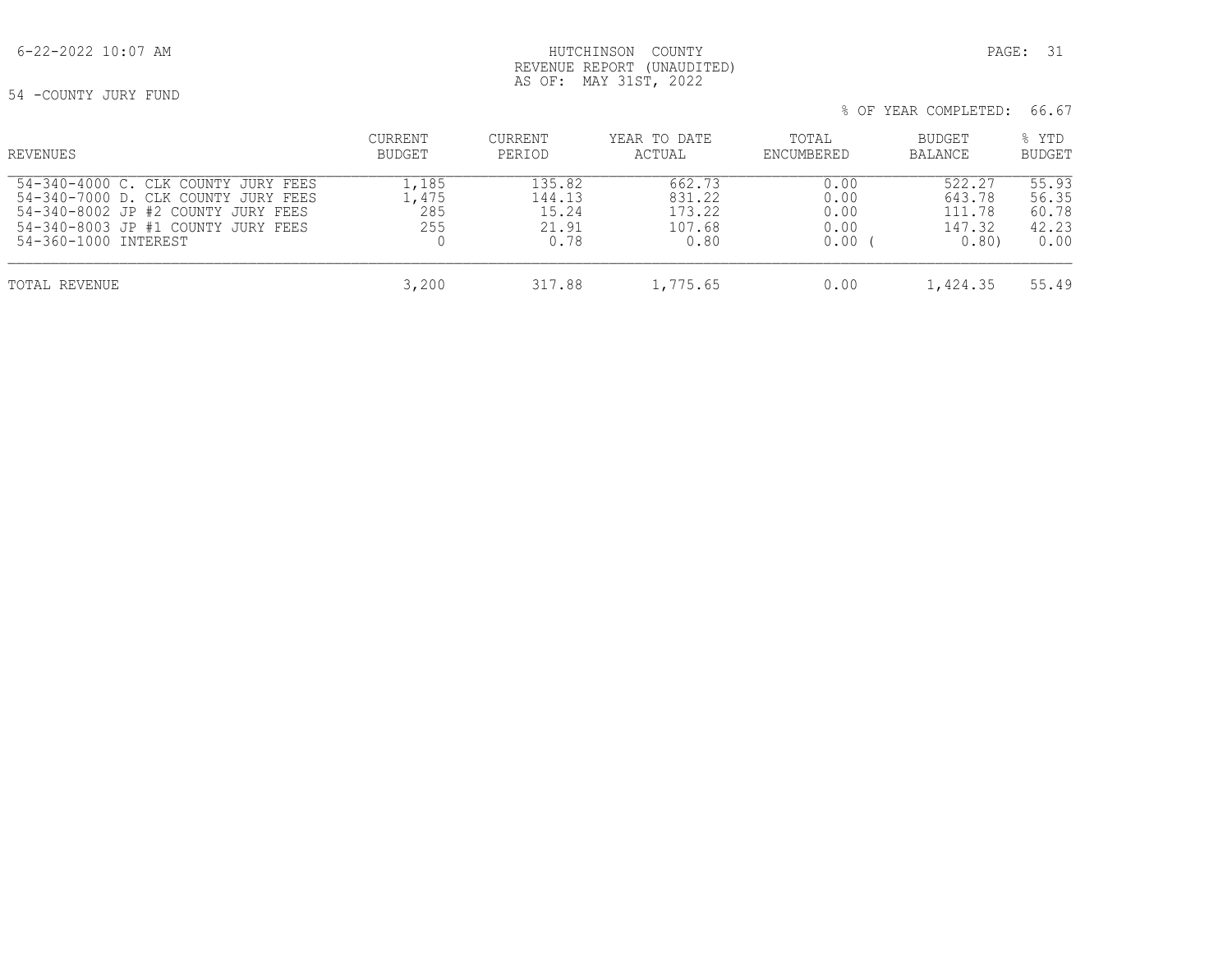55 -JUDICIAL EDU & SUPP FUND

| REVENUES                                | <b>CURRENT</b> | CURRENT | YEAR TO DATE | TOTAL      | BUDGET  | % YTD         |
|-----------------------------------------|----------------|---------|--------------|------------|---------|---------------|
|                                         | BUDGET         | PERIOD  | ACTUAL       | ENCUMBERED | BALANCE | <b>BUDGET</b> |
| 55-340-4000 C. CLK JUD EDUC & SUPPORT F | 550            | 60.00   | 315.00       | 0.00       | 235.00  | 57.27         |
| 55-360-1000 INTEREST                    |                | 0.07    | 0.07         | 0.00       | 0.07    | 0.00          |
| TOTAL REVENUE                           | 550            | 60.07   | 315.07       | 0.00       | 234.93  | 57.29         |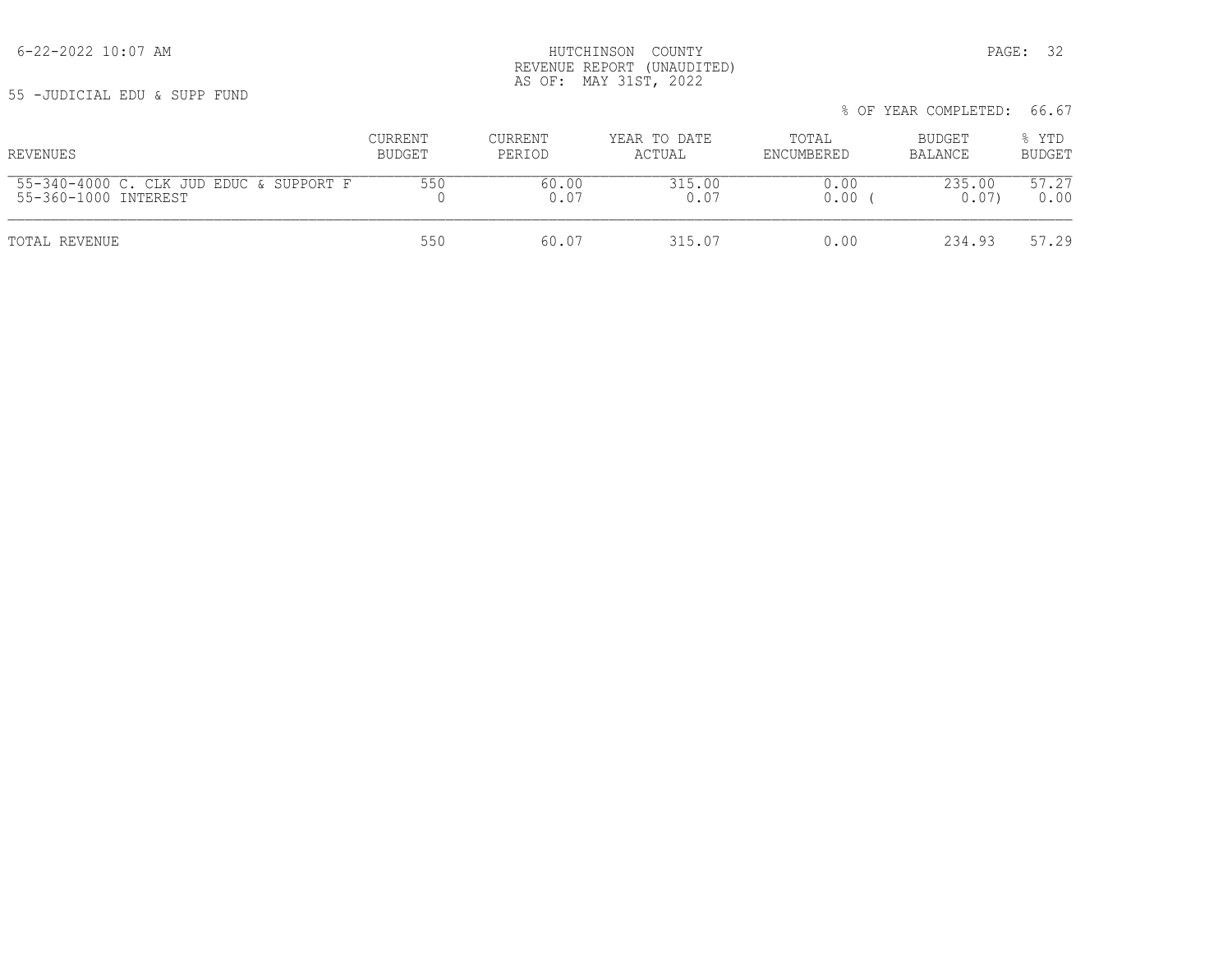# REVENUE REPORT (UNAUDITED) AS OF: MAY 31ST, 2022

| REVENUES                                                                                                                                                                                                                                                                                                   | <b>CURRENT</b><br><b>BUDGET</b>              | <b>CURRENT</b><br>PERIOD                                                              | YEAR TO DATE<br>ACTUAL                                                                             | TOTAL<br>ENCUMBERED                                                          | BUDGET<br><b>BALANCE</b>                                                                     | % YTD<br><b>BUDGET</b>                                                               |
|------------------------------------------------------------------------------------------------------------------------------------------------------------------------------------------------------------------------------------------------------------------------------------------------------------|----------------------------------------------|---------------------------------------------------------------------------------------|----------------------------------------------------------------------------------------------------|------------------------------------------------------------------------------|----------------------------------------------------------------------------------------------|--------------------------------------------------------------------------------------|
| 80-330-1000 GRANT<br>80-360-1000 INTEREST ON INVESTMENTS<br>80-368-1000 MISCELLANEOUS INCOME<br>80-370-1000 HANGER LEASE<br>80-370-1001 AIRPORT HOUSE<br>80-370-4000 RECEIPTS<br>80-370-4001 RETIREE INSURANCE<br>80-371-1000 DONATIONS<br>80-371-2000 GAIN OR LOSS ON ASSET SALE<br>80-390-0000 TRANSFERS | 50,000<br>400<br>2,400<br>450,000<br>331,023 | 0.00<br>107.05<br>0.00<br>0.00<br>200.00<br>91,588.87<br>0.00<br>0.00<br>0.00<br>0.00 | 7,027.81<br>463.18<br>0.00<br>0.00<br>1,400.00<br>507,026.54<br>0.00<br>0.00<br>0.00<br>331,023.00 | 0.00<br>0.00<br>0.00<br>0.00<br>0.00<br>0.00<br>0.00<br>0.00<br>0.00<br>0.00 | 42,972.19<br>63.18<br>0.00<br>0.00<br>1,000.00<br>57,026.54)<br>0.00<br>0.00<br>0.00<br>0.00 | 14.06<br>115.80<br>0.00<br>0.00<br>58.33<br>112.67<br>0.00<br>0.00<br>0.00<br>100.00 |
| TOTAL REVENUE                                                                                                                                                                                                                                                                                              | 833,823                                      | 91,895.92                                                                             | 846,940.53                                                                                         | 0.00                                                                         | 13, 117, 53)                                                                                 | 101.57                                                                               |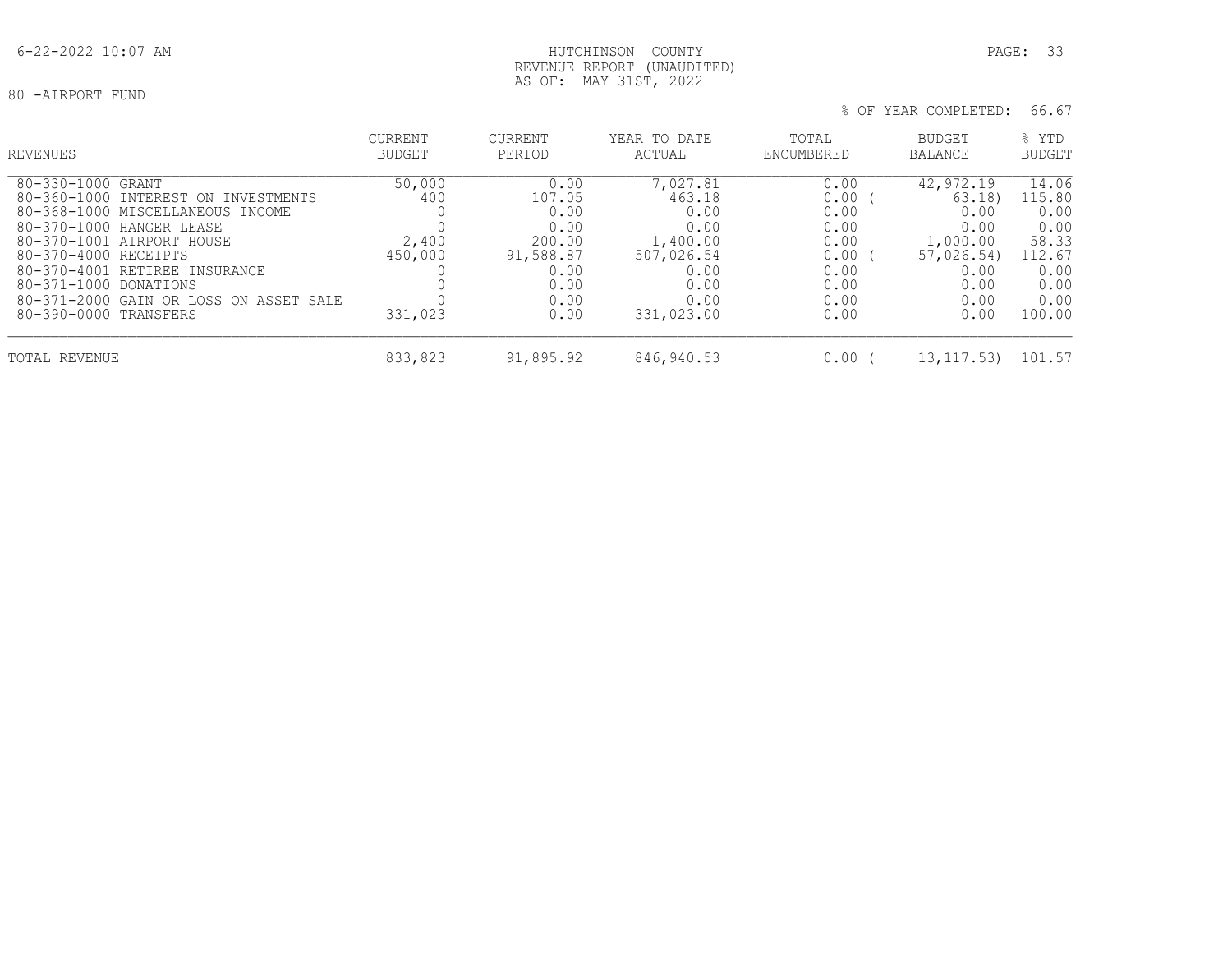# 6-22-2022 10:07 AM HUTCHINSON COUNTY PAGE: 34 REVENUE REPORT (UNAUDITED) AS OF: MAY 31ST, 2022

81 -MUSEUM FUND

| REVENUES                               | <b>CURRENT</b><br><b>BUDGET</b> | <b>CURRENT</b><br>PERIOD | YEAR TO DATE<br>ACTUAL | TOTAL<br>ENCUMBERED | <b>BUDGET</b><br><b>BALANCE</b> | % YTD<br><b>BUDGET</b> |
|----------------------------------------|---------------------------------|--------------------------|------------------------|---------------------|---------------------------------|------------------------|
| 81-360-1000 INTEREST ON INVESTMENTS    | 100                             | 48.82                    | 119.19                 | 0.00                | 19.19)                          | 119.19                 |
| 81-360-1001 AAF                        |                                 | 0.00                     | 0.00                   | 0.00                | 0.00                            | 0.00                   |
| 81-360-1002 AAF                        |                                 | 0.00                     | 0.00                   | 0.00                | 0.00                            | 0.00                   |
| 81-360-1003 AAF                        |                                 | 0.00                     | 0.00                   | 0.00                | 0.00                            | 0.00                   |
| 81-367-1001 COLLECTIONS CARE           |                                 | 0.00                     | 0.00                   | 0.00                | 0.00                            | 0.00                   |
| 81-367-1002 EXHIBITS                   |                                 | 0.00                     | 0.00                   | 0.00                | 0.00                            | 0.00                   |
| 81-367-1003 SPUDDER                    |                                 | 0.00                     | 0.00                   | 0.00                | 0.00                            | 0.00                   |
| 81-367-1004 LAND                       |                                 | 0.00                     | 0.00                   | 0.00                | 0.00                            | 0.00                   |
| 81-368-1000 MISCELLANEOUS INCOME       |                                 | 0.00                     | 20.00                  | 0.00(               | 20.00                           | 0.00                   |
| 81-370-4000 REGULAR, RECEIPTS          | 2,000                           | 50.00                    | 536.00                 | 0.00                | 1,464.00                        | 26.80                  |
| 81-370-4001 HOTEL & MOTEL TAX          |                                 | 0.00                     | 0.00                   | 0.00                | 0.00                            | 0.00                   |
| 81-370-4002 BUILDING FUND, RECEIPTS    |                                 | 0.00                     | 0.00                   | 0.00                | 0.00                            | 0.00                   |
| 81-370-4003 EDUCATIONAL FUND, RECEIPTS |                                 | 0.00                     | 0.00                   | 0.00                | 0.00                            | 0.00                   |
| 81-370-4004 SAVE THE DERRICK           |                                 | 0.00                     | 0.00                   | 0.00                | 0.00                            | 0.00                   |
| 81-370-4006 GRANT                      |                                 | 0.00                     | 0.00                   | 0.00                | 0.00                            | 0.00                   |
| 81-370-4007 GIFT SHOP                  | 4,000                           | 229.61                   | 1,131.77               | 0.00                | 2,868.23                        | 28.29                  |
| 81-370-4008 MACK TRUCK                 |                                 | 0.00                     | 0.00                   | 0.00                | 0.00                            | 0.00                   |
| 81-390-0000 TRANSFER IN                | 202,808                         | 0.00                     | 202,808.00             | 0.00                | 0.00                            | 100.00                 |
| TOTAL REVENUE                          | 208,908                         | 328.43                   | 204,614.96             | 0.00                | 4,293.04                        | 97.95                  |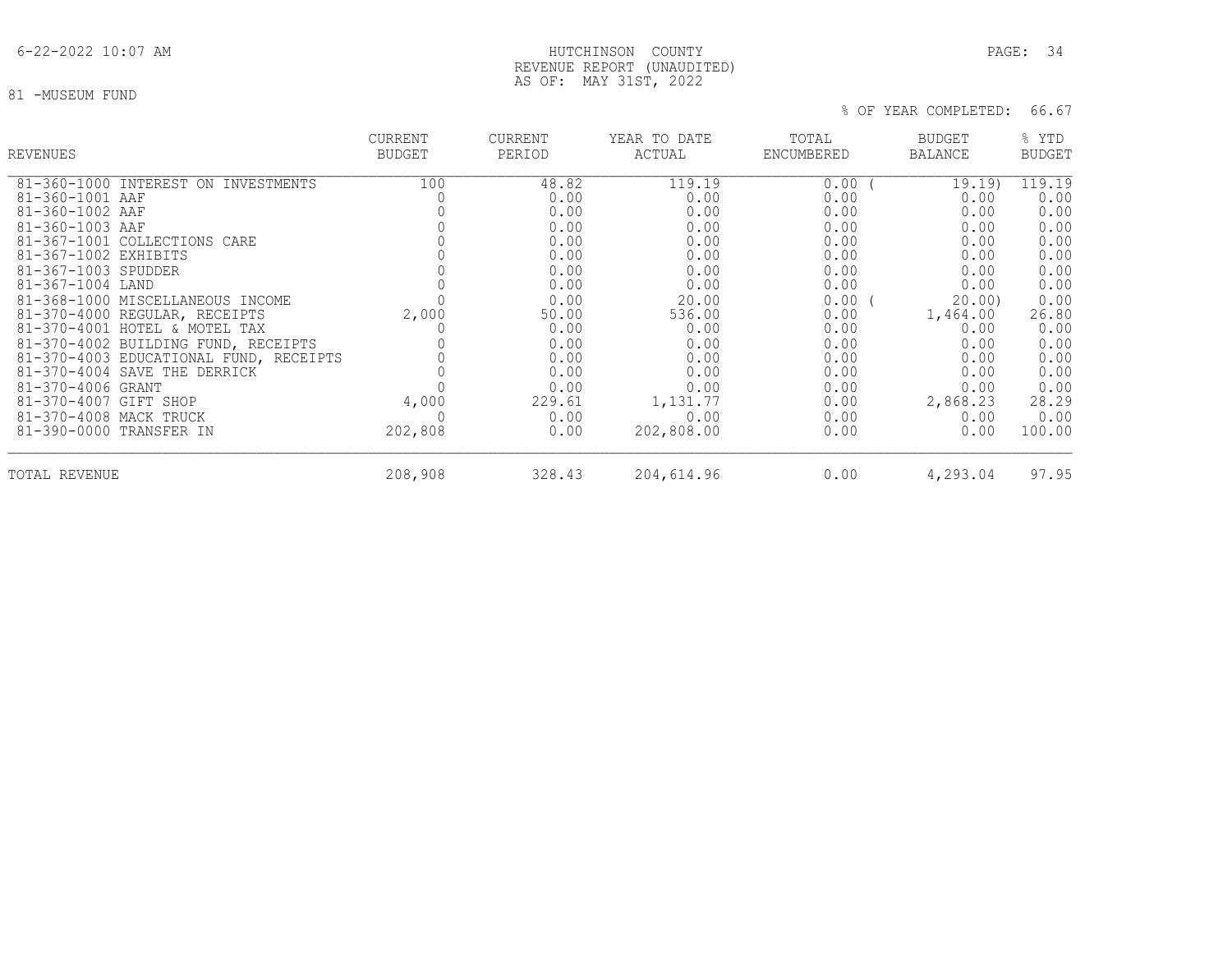6-22-2022 10:07 AM HUTCHINSON COUNTY PAGE: 35 REVENUE REPORT (UNAUDITED) AS OF: MAY 31ST, 2022

84 -JAIL COMMISSARY FUND

 % OF YEAR COMPLETED: 66.67 CURRENT CURRENT YEAR TO DATE TOTAL BUDGET % YTD REVENUES BUDGET PERIOD ACTUAL ENCUMBERED BALANCE BUDGET  $\begin{array}{cccccccccccccc} 84-360-1002 & \text{INTEREST INCOME} & & & & & 0 & & & 0.00 & & & & 0.00 & & & & 0.00 & & & & 0.00 & & & & 0.00 & & & & & 0.00 & & & & & 0.00 & & & & & 0.00 & & & & & 0.00 & & & & & & 0.00 & & & & & & 0.00 & & & & & & 0.00 & & & & & & 0.00 & & & & & & 0.00 & & & & & & 0.00 & & & & & & 0.00 & & & & & & 0.00 & & & & & & & 0$  84-370-4000 RECEIPTS 0 0.00 0.00 0.00 0.00 0.00 84-380-0555 SALES TOTAL REVENUE 0 0.00 0.00 0.00 0.00 0.00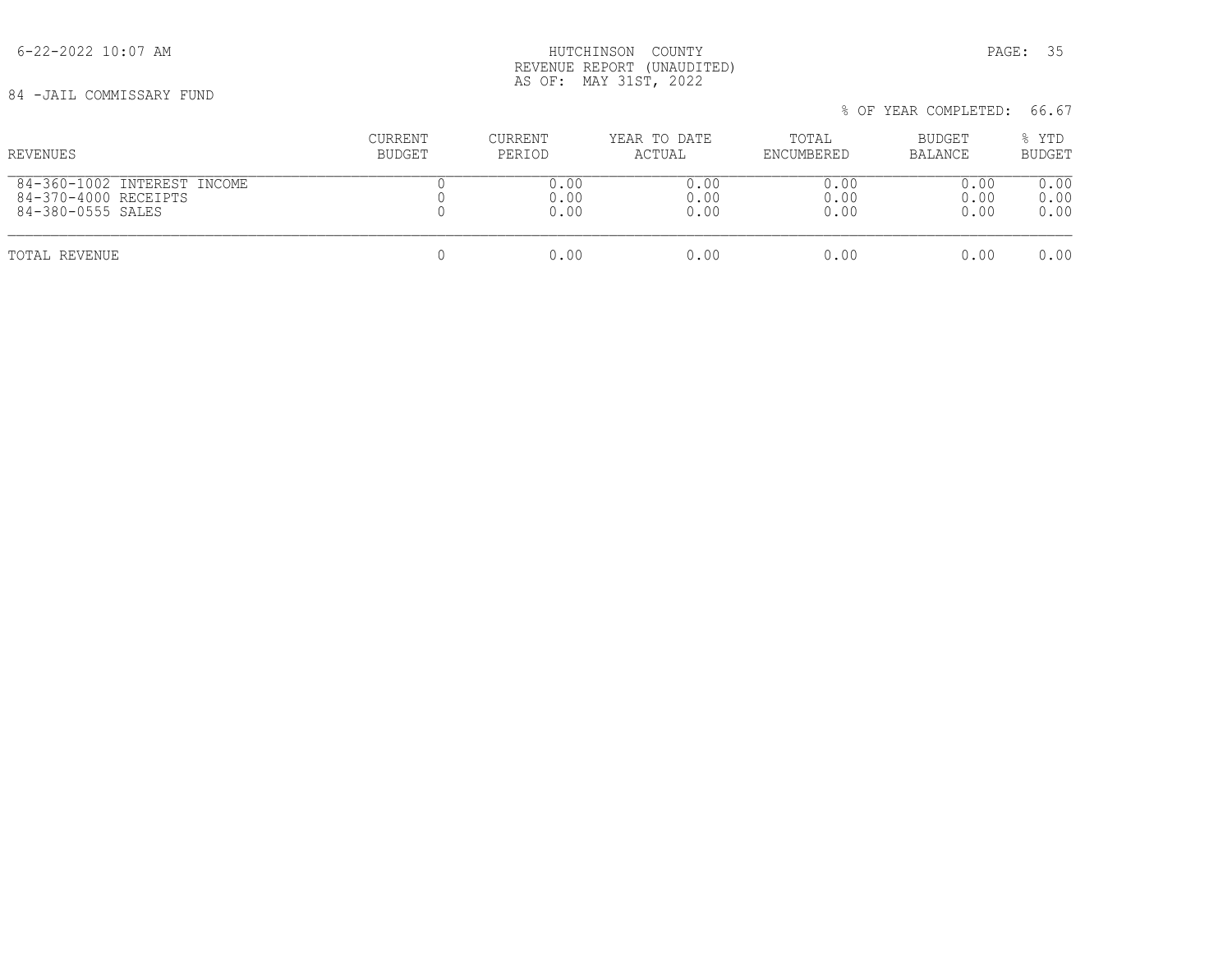96 -GENERAL FIXED ASSETS

| REVENUES                 | CURRENT<br>BUDGET | CURRENT<br>PERIOD | YEAR TO DATE<br>ACTUAL | TOTAL<br>ENCUMBERED | BUDGET<br>BALANCE | % YTD<br><b>BUDGET</b> |
|--------------------------|-------------------|-------------------|------------------------|---------------------|-------------------|------------------------|
| 96-368-1000 MISC. INCOME |                   | 0.00              | 0.00                   | 0.00                | 0.00              | 0.00                   |
| TOTAL REVENUE            |                   | 0.00              | 0.00                   | 0.00                | 0.00              | 0.00                   |